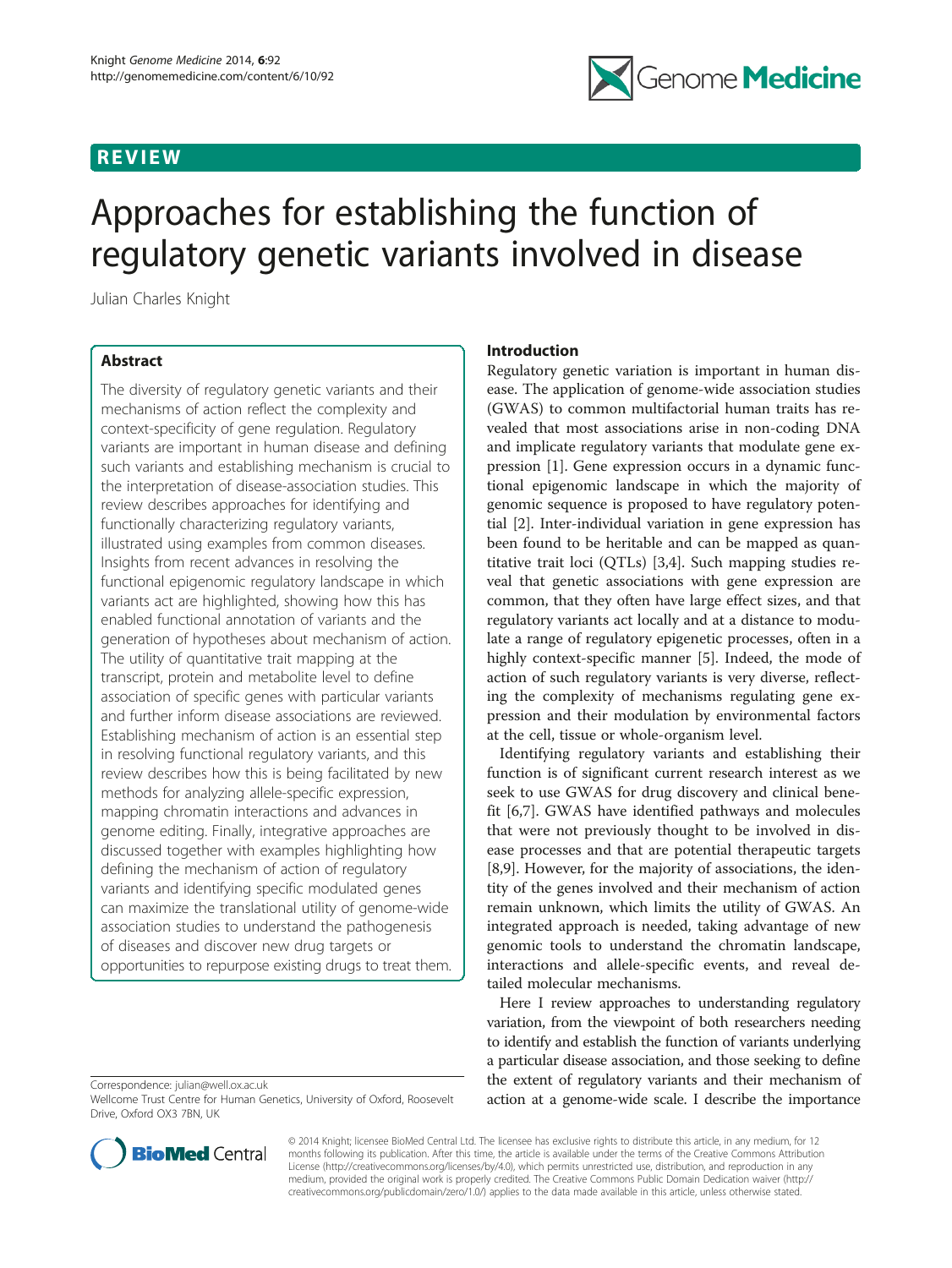of understanding context-specificity in resolving regulatory variants, including defining the disease-relevant epigenomic landscape in which variants operate, to enable functional annotation. I highlight the utility of eQTL studies for linking variants with altered expression of genes and the experimental approaches for establishing function, including descriptions of recent techniques that can help. I provide a strategic view, illustrated by examples from human disease, that is relevant to variants occurring at any genomic location, whether in classical enhancer elements or other locations where there is the potential to modulate gene regulation.

# Regulatory variants and gene expression

Regulatory variation most commonly involves singlenucleotide variants (SNVs) but also encompasses a range of larger structural genomic variants that can affect gene expression, including copy number variation [\[10\]](#page-11-0). Gene regulation is a dynamic, combinatorial process involving a variety of elements and mechanisms that may only operate in particular cell types, at a given stage in development or in response to environmental factors [\[11,12\]](#page-11-0). Various events that are critical to gene expression are modulated by genetic variation: transcription factor binding affinity at enhancer or promoter elements; disruption of chromatin interactions; the action of microRNAs or chromatin regulators; alternative splicing; and posttranslational modifications [[13,14\]](#page-11-0). Classical epigenetic marks such as DNA methylation, chromatin state or accessibility can be modulated directly or indirectly by variants [[15-18\]](#page-11-0). Changes in transcription factor binding related to sequence variants are thought to be a principal driver of changes in histone modifications, en-hancer choice and gene expression [[17-19\]](#page-11-0).

Functional variants can occur at both genic and intergenic sites, with consequences that include both up- and down-regulation of expression, differences in the kinetics of response or altered specificity. The effect of regulatory variants depends on the sequences that they modulate (for example, promoter or enhancer elements, or encoded regulatory RNAs) and the functional regulatory epigenomic landscape in which they occur. This makes regulatory variants particularly challenging to resolve, as this landscape is typically dynamic and context specific. Defining which sequences are modulated by variants has been facilitated by several approaches: analysis of signatures of evolutionary selection and sequence conservation; experimental identification of regulatory elements; and epigenomic profiling in model organisms, and more recently in humans, for diverse cell and tissue types and conditions [\[15](#page-11-0),[20\]](#page-11-0).

The understanding of the consequences of genetic variation for gene expression provides a more tractable intermediate molecular phenotype than a whole-organism

phenotype, where confounding by other factors increases heterogeneity. This more direct relationship with underlying genetic diversity might account in part for the success of approaches resolving association with transcription of sequence variants, such as eQTL mapping [\[3,5](#page-11-0)].

# Regulatory variants, function and human disease

The heritable contribution to common polygenic disease remains challenging to resolve, but GWAS have now mapped many loci with high statistical confidence. Over 90% of trait-associated variants are found to be located in non-coding DNA, and they are significantly enriched in chromatin regulatory features, notably DNase I hypersensitive sites [[21](#page-11-0)]. Moreover, there is significant overrepresentation of GWAS variants in eQTL studies, implicating regulatory variants in a broad spectrum of common diseases [[7](#page-11-0)].

Several studies have identified functional variants involving enhancer elements and altered transcription factor binding. These include a GWAS variant associated with renal cell carcinoma that results in impaired binding and function of hypoxia inducible factor at a novel enhancer of CCND1 [\[22](#page-11-0)]; a common variant associated with fetal hemoglobin levels in an erythroid-specific enhancer [[23](#page-11-0)]; and germline variants associated with prostate and colorectal cancer that modulate transcription factor binding at enhancer elements involving looping and long-range interactions with SOX9 [[24](#page-11-0)] and MYC [[25](#page-11-0)], respectively. Multiple variants in strong linkage disequilibrium (LD) identified by GWAS can exert functional effects through various different enhancers, resulting in cooperative effects on gene expression [[26](#page-11-0)].

Functional variants in promoters have also been identified that are associated with disease. These include the extreme situation in which a gain-of-function regulatory SNV created a new promoter-like element that recruits GATA1 and interferes with expression of downstream αglobin-like genes, resulting in α-thalassemia [\[27\]](#page-11-0). Other examples include a Crohn's-disease-associated variant in the 3' untranslated region of IRGM that alters binding by the microRNA mir-196, enhancing mRNA transcript stability and altering the efficacy of autophagy, thus affecting the anti-bacterial activity of intestinal epithelial cells [[28](#page-11-0)]. Some SNVs show significant association with differences in alternative splicing [[29](#page-11-0)], which may be important for disease, as illustrated by a variant of TNFRSF1A associated with multiple sclerosis, which encodes a novel form of TNFR1 that can block tumor necrosis factor [[30](#page-11-0)]. Diseaseassociated SNVs can also modulate DNA methylation resulting in gene silencing, as illustrated by a variant in a CpG island associated with increased methylation of the HNF1B promoter [[31](#page-11-0)].

To identify functional variants, fine mapping of GWAS signals is vital. This can be achieved by using large sample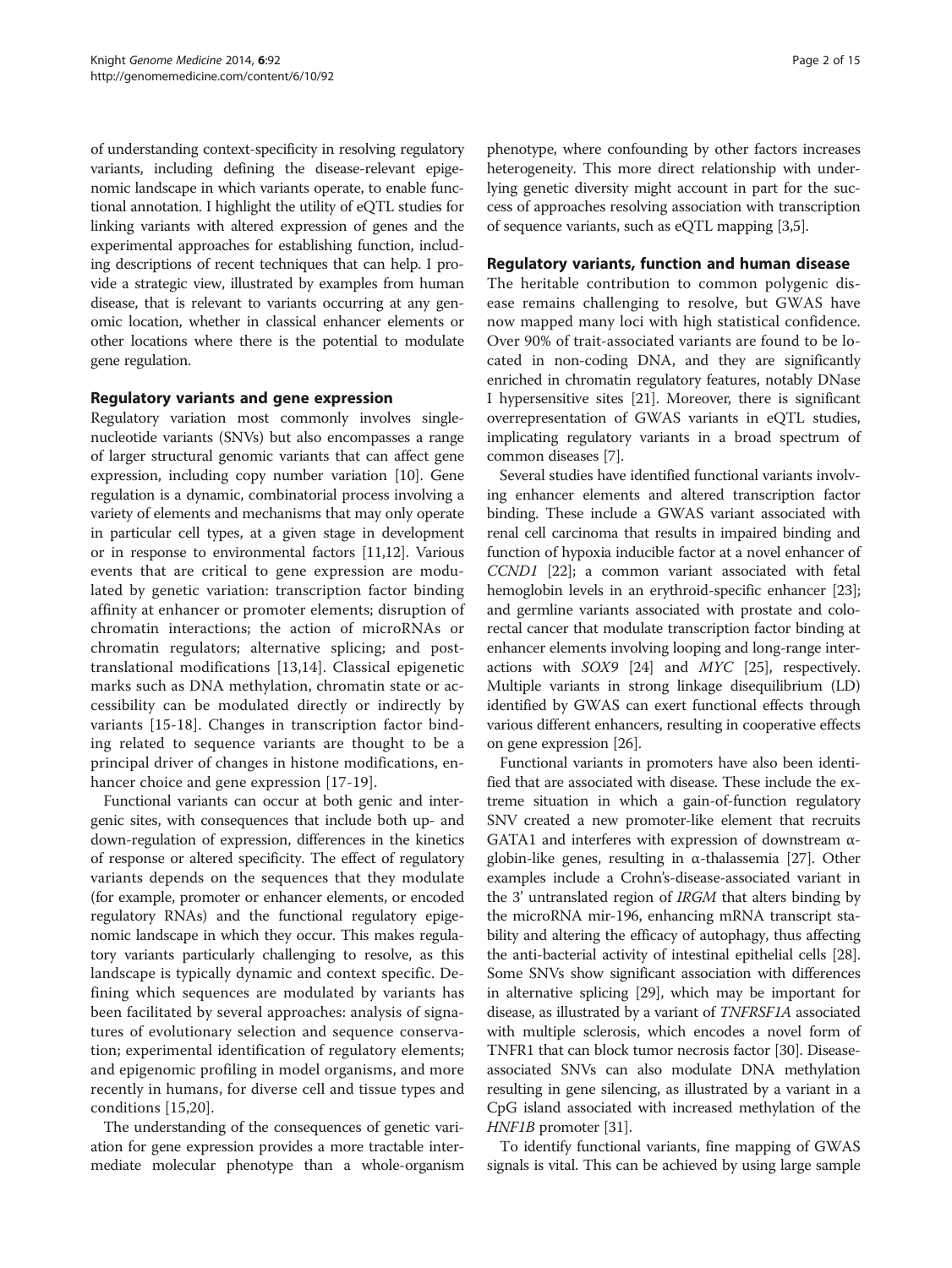sizes, incorporating imputation or sequence-level information, and involving diverse populations to maximize statistical confidence and resolve LD structure. Interrogation of available functional genomic datasets to enable functional annotation of identified variants and association with genes based on eQTL mapping is an important early step in prioritization and hypothesis generation. However, such analysis must take note of what is known of the pathophysiology of the disease, because the most appropriate cell or tissue type needs to be considered given the context-specificity of gene regulation and functional variants. Two case studies (Box 1) illustrate many of the different approaches that can be used to investigate the role of regulatory variants in loci identified by GWAS. These provide context for a more detailed discussion of techniques and approaches in the remainder of this review.

# Mapping regulatory variation

This section describes approaches and tools for functional annotation of variants, considering in particular the usefulness of resolving the context-specific regulatory epigenomic landscape and of mapping gene expression as a quantitative trait of transcription, protein or metabolites.

# Functional annotation and the regulatory epigenomic landscape

High-resolution epigenomic profiling at genome-wide scale using high-throughput sequencing (HTS) has enabled annotation of the regulatory landscape in which genetic variants are found and may act. This includes mapping regulatory features based on:

- chromatin accessibility using DNase I hypersensitivity (DNase-seq) mapping [\[32,33](#page-11-0)] and post-translational histone modifications by chromatin immunoprecipitation combined with HTS (ChIP-seq) [\[34\]](#page-11-0) that indicate the location of regulatory elements such as enhancers;
- chromatin conformation capture (3C), which can be scaled using HTS to enable mapping of genome-wide interactions for all loci (Hi-C) [\[35](#page-11-0)] or for selected target regions (Capture-C) [[36](#page-11-0)];
- targeted arrays or genome-wide HTS to define differential DNA methylation [\[15\]](#page-11-0); the non-coding transcriptome using RNA-seq to resolve short and long non-coding RNAs with diverse roles in gene regulation [\[37\]](#page-12-0) that may be modulated by underlying genetic variation with consequences for common disease [[38](#page-12-0)].

The ENCyclopedia Of DNA Elements (ENCODE) Project [[2](#page-11-0)] has generated epigenomic maps for diverse human cell and tissue types, including chromatin state, transcriptional regulator binding and RNA transcripts, that have

helped to identify and interpret functional DNA elements [[20](#page-11-0)] and regulatory variants [\[1,](#page-10-0)[39](#page-12-0)]. Enhancers, promoters, silencers, insulators and other regulatory elements can be context specific; this means that generating datasets for particular cellular states and conditions of activation of pathophysiological relevance will be necessary if we are to use such data to inform our understanding of disease. There is also a need to increase the amount of data generated from primary cells given the caveats inherent to immortalized or cancer cell lines. For example, although studies in lymphoblastoid cell lines (LCLs) have been highly informative [[40](#page-12-0)], their immortalization using the Epstein-Barr virus may alter epigenetic regulation or specific human genes, notably DNA methylation, and observed levels of gene expression, affecting the interpretation of the effects of variants [\[41,42\]](#page-12-0). As part of ongoing efforts to expand the diversity of primary cell types and tissues for which epigenomic maps are available, the International Human Epigenome Consortium, which includes the NIH Roadmap Epigenetics Project [\[43\]](#page-12-0) and BLUE-PRINT [\[44\]](#page-12-0), seeks to establish 1,000 reference epigenomes for diverse human cell types.

The FANTOM5 project (for 'functional annotation of the mammalian genome 5') has recently published work complementing and extending ENCODE by using cap analysis of gene expression (CAGE) and single-molecule sequencing to define comprehensive atlases of transcripts, transcription factors, promoters, enhancers and transcriptional regulatory networks [\[45,46\]](#page-12-0). This includes highresolution context-specific maps of transcriptional start sites and their usage for 432 different primary cell types, 135 tissues and 241 cell lines, enabling promoter-level characterization of gene expression [[46](#page-12-0)]. The enhancer atlas generated by FANTOM5 defines a map of active enhancers that are transcribed in vivo in diverse cell types and tissues [\[45\]](#page-12-0). It builds on the recognition that enhancers can initiate RNA polymerase II transcription to produce eRNAs (short, unspliced, nuclear non-polyadenylated noncoding RNAs) and act to regulate context-specific expression of protein-coding genes [[45](#page-12-0)]. Enhancers defined by FANTOM5 were enriched for GWAS variants; the context specificity is exemplified by the fact that GWAS variants for Graves' disease were enriched predominantly in enhancers expressed in thyroid tissue [[45](#page-12-0)].

Publicly accessible data available through genome browsers significantly enhances the utility to investigators of ENCODE, FANTOM5 and other datasets that allow functional annotation and interpretation of regulatory variants, while tools integrating datasets in a searchable format further enable hypothesis generation and identification of putative regulatory variants (Table [1](#page-4-0)) [[39,47,48\]](#page-12-0). The UCSC Genome Browser, for example, includes a Variant Annotation Integrator [[49\]](#page-12-0), and the Ensembl genome browser includes the Ensembl Variant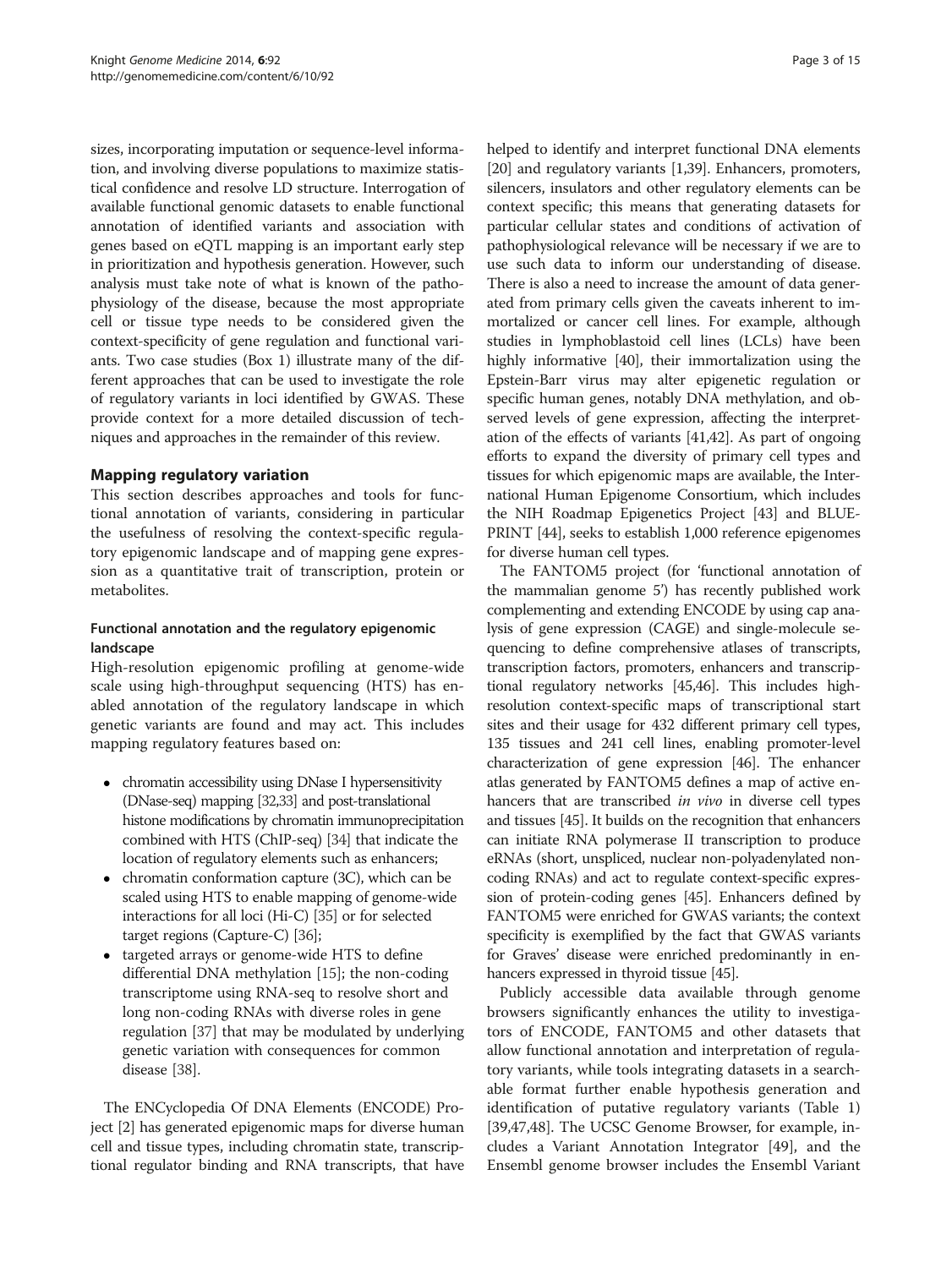#### Box 1. Case studies in defining regulatory variants

#### SORT1, LDL cholesterol and myocardial infarction

A pioneering study by Musunuru and colleagues published in 2010 [\[100](#page-13-0)] demonstrated how the results of a GWAS for a human disease and linked biochemical trait could be taken forward to establish mechanism and function involving regulatory variants using a combination of approaches. Myocardial infarction and plasma levels of low-density lipoprotein cholesterol (LDL-C) are strongly associated with variants at chromosome 1p13 [[101\]](#page-13-0). The authors [\[100](#page-13-0)] fine mapped the association and defined haplotypes and LD structure through analysis of populations of African ancestry. A combination of systematic reporter gene analysis in a pathophysiologically relevant human hepatoma cell line using human bacterial artificial chromosomes spanning the 6.1 kb region containing the peak LD SNPs together with eQTL

analysis established that a SNV, rs12740374, was associated with allele-specific differences in expression. eQTL analysis showed association with three genes, most notably with SORT1 (higher expression was associated with minor allele at the transcript and protein level), and the effects were seen in liver but not subcutaneous and omental intestinal fat. The minor allele created a predicted binding site for C/EBP transcription factors, and allele-specific differences were seen using electrophoretic mobility shift assays and ChIP. Manipulating levels of C/EBP resulted in loss or gain of allelic effects on reporter gene expression and, in cells of different genotypic background, effects could be seen on SORT1 expression; human embryonic stem cells were used to show that this was specific to hepatocyte differentiation. Small interfering (siRNA) knockdown and viral overexpression studies of hepatic Sort1 in humanized mice with different genetic backgrounds demonstrated a function for Sort1 in altering LDL-C and very-low-density lipoprotein (VLDL) levels by modulating hepatic VLDL

secretion. A genomic approach thus identified SORT1 as a

novel lipid-regulating gene and the sortilin pathway as a target for potential therapeutic intervention [[100\]](#page-13-0).

#### FTO, RFX5 and obesity: effects at a distance

Regulatory variants may modulate expression of the most proximal gene, but they can have effects at a significant distance (for example, by DNA looping or modulation of a gene network) making resolution of the functional basis of GWAS signals of association difficult [[55\]](#page-12-0). Recent work on obesity-associated variants in the dioxygenase FTO [\[102](#page-13-0)] highlights this and illustrates further approaches that can be used to investigate GWAS signals and the functional significance of regulatory variants. A region spanning introns 1 and 2 of the FTO gene shows highly significant association with obesity by GWAS [\[103-105](#page-13-0)]. Following this discovery, FTO was found to encode an enzyme involved in control of body weight and metabolism based on evidence from FTO-deficient mice [\[106](#page-14-0)] and from a study of mouse overexpression phenotypes in which additional copies of the gene led to increased food intake and obesity [[107](#page-14-0)]. There was not, however, evidence linking the GWAS variants or associated region with altered FTO expression or function. Smemo and colleagues [[102\]](#page-13-0) considered the wider regulatory landscape of FTO and mapped the regulatory interactions between genomic loci using 3C. Strikingly, their initial studies in mouse embryos revealed that the intronic GWAS locus showed physical interactions not only with the Fto promoter but also with the Irx3 gene (encoding a homeodomain transcription factor gene expressed in the brain) over 500 kb away. The interaction with Irx3 was confirmed in adult mouse brains and also human cell lines and zebrafish embryos. Data from the ENCODE project showed that the intronic FTO GWAS region is conserved, and its chromatin landscape suggested multiple regulatory features based on chromatin marks, accessibility and transcription factor binding. Smemo et al. [[102](#page-13-0)] then established that the sequences have enhancer activity in relevant mouse tissues, showing that expression of Irx3 depends on long-range elements. Strikingly, the GWAS variants associated with obesity showed association with levels of expression of IRX3 but not of FTO in human brain samples. Moreover, Irx3 knockout mice showed up to 30% reduction in body weight through loss of fat mass and increased basal metabolic rate, revealing a previously unrecognized role for IRX3 in regulating body weight. The multifaceted approach adopted by Smemo and colleagues [[102\]](#page-13-0) illustrates several of the approaches that can be used to define regulatory variants and the benefits of using data generated from humans and model organisms. However, the question of what the causal functional variants are and the molecular/physiological mechanisms involving IRX3 and FTO remain the subject for further work.

Effect Predictor [\[50\]](#page-12-0). The searchable RegulomeDB database enables annotations for particular variants to be accessed. RegulomeDB combines data from ENCODE and other datasets, including manually curated genomic regions for which there is experimental evidence of functionality; chromatin state data; ChIP-seq data for regulatory factors; eQTL data; and computational prediction of transcription factor binding and motif disruption by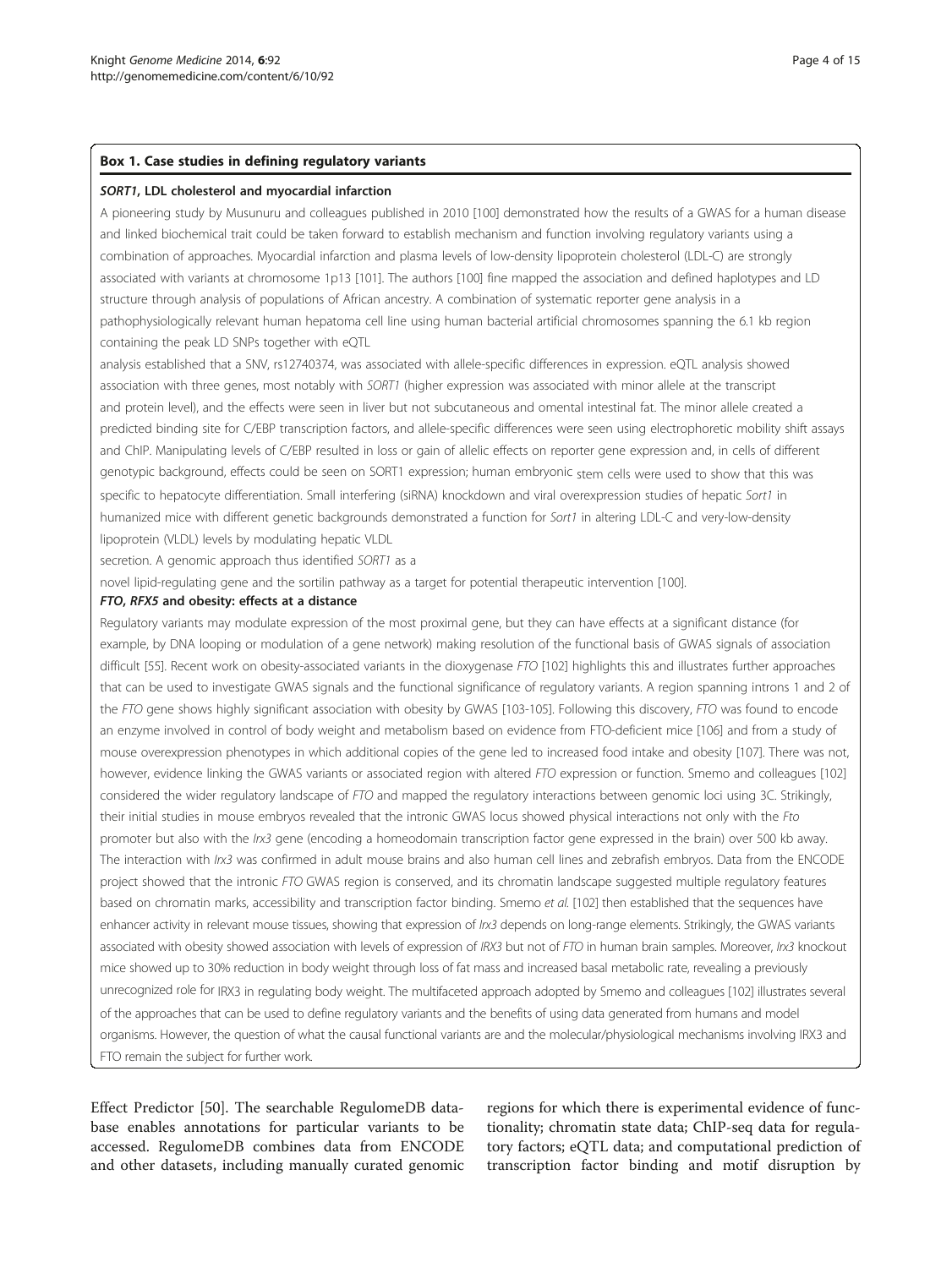| Name                                        | <b>Description</b>                                                                                    | URL                                                                            |
|---------------------------------------------|-------------------------------------------------------------------------------------------------------|--------------------------------------------------------------------------------|
| <b>ENCODE</b>                               | Encyclopedia of DNA Elements Project                                                                  | https://www.encodeproject.org                                                  |
| <b>FANTOM</b>                               | Functional Annotation of the Mammalian<br>Genome project                                              | http://fantom.gsc.riken.jp/5/                                                  |
| International Human Epigenome<br>Consortium | International Human Epigenome Consortium<br>Data Portal                                               | http://ihec-epigenomes.org/outcomes/ihec-data-portal/                          |
| Roadmap Epigenomics Project                 | NIH Roadmap Epigenomics Mapping Consortium,<br>including links to data                                | http://www.roadmapepigenomics.org                                              |
| <b>BLUEPRINT</b>                            | European hematopoietic epigenome project                                                              | http://www.blueprint-epigenome.eu                                              |
| Variant Annotation Integrator (UCSC)        | Tool for predicting functional effects of variants<br>on transcripts                                  | http://www.noncode.org/cgi-bin/hgVai                                           |
| Variant Effect Predictor (Ensembl)          | Integrated tool resolving effects of variant on<br>regulatory regions, genes, transcripts and protein | http://www.ensembl.org/info/docs/tools/vep/index.html                          |
| RegulomeDB                                  | Tool for functional annotation of SNVs including<br>known and predicted regulatory elements and eQTLs | http://regulomedb.org                                                          |
| SNPnexus                                    | Integrated functional annotation of SNVs                                                              | http://snp-nexus.org/about.html                                                |
| <b>JASPAR</b>                               | Transcription factor binding profile database                                                         | http://jaspar.genereg.net                                                      |
| <b>PROMO</b>                                | Transcription factor binding site analysis                                                            | http://alggen.lsi.upc.es/cgi-bin/promo_v3/promo/<br>promoinit.cgi?dirDB=TF_8.3 |
| MAPPER2                                     | Identification of transcription factor binding sites<br>in multiple genomes                           | http://genome.ufl.edu/mapper/                                                  |
| HaploReg                                    | Functional annotation of variants on haplotype<br>blocks such as at GWAS loci                         | http://www.broadinstitute.org/mammals/haploreg/<br>haploreg.php                |
| GWAS3D                                      | Integrated annotation of variants including<br>chromatin interactions                                 | http://jjwanglab.org/gwas3d                                                    |
| ORegAnno                                    | Regulatory annotation database                                                                        | http://www.oreganno.org/oregano/                                               |
| ConSite                                     | Transcription factor binding site detection using<br>phylogenetic footprinting                        | http://consite.genereg.net                                                     |
| <b>HGMD</b>                                 | Human Gene Mutation Database, including<br>regulatory mutations                                       | http://www.hgmd.org                                                            |
| Genevar                                     | eQTL database integration, search and visualization                                                   | http://www.sanger.ac.uk/resources/software/genevar/                            |
| eQTL Browser                                | NCBI hosted browser to interrogate eQTL datasets                                                      | http://www.ncbi.nlm.nih.gov/projects/gap/eqtl/index.cgi                        |
| <b>OMICStools</b>                           | Links to a large number of multi-omics tools                                                          | http://omictools.com                                                           |

<span id="page-4-0"></span>

| Table 1 Examples of online data resources and tools for analysis of putative regulatory variants |  |
|--------------------------------------------------------------------------------------------------|--|
|--------------------------------------------------------------------------------------------------|--|

eQTL, expression quantitative trait locus; GWAS, genome-wide association study; SNV, single-nucleotide variant.

variants [[39\]](#page-12-0). Kircher and colleagues [[47\]](#page-12-0) recently published a Combined Annotation-Dependent Depletion method involving 63 types of genomic annotation to establish genome-wide likelihoods of deleteriousness for SNVs and small insertion-deletions (indels), which helps to prioritize functional variants.

Determining which variants are located in regulatory regions is further helped by analysis of conservation of DNA sequences across species (phylogenetic conservation) to define functional elements. Lunter and colleagues [[51\]](#page-12-0) recently reported that 8.2% of the human genome is subject to negative selection and is likely to be functional. Claussnitzer and colleagues [\[52\]](#page-12-0) studied conservation of transcription factor binding sites in cisregulatory modules. They found that the regulation involving such sequences was combinatorial and depended on complex patterns of co-occurring binding sites [\[52](#page-12-0)].

Application of their 'phylogenic module complexity analysis' approach to type 2 diabetes GWAS loci revealed a functional variant in the PPARG gene locus that altered binding of the homeodomain transcription factor PRRX1. This was experimentally validated using allele-specific approaches and effects on lipid metabolism and glucose homeostasis were demonstrated.

# Insights from transcriptome, proteome, and metabolome QTLs

Mapping gene expression as a quantitative trait is a powerful way to define the regions and markers associated with differential expression between individuals [[53](#page-12-0)]. Application in human populations has enabled insights into the genomic landscape of regulatory variants, generating maps that are useful for GWAS, sequencing studies and other settings where the function of genetic variants is sought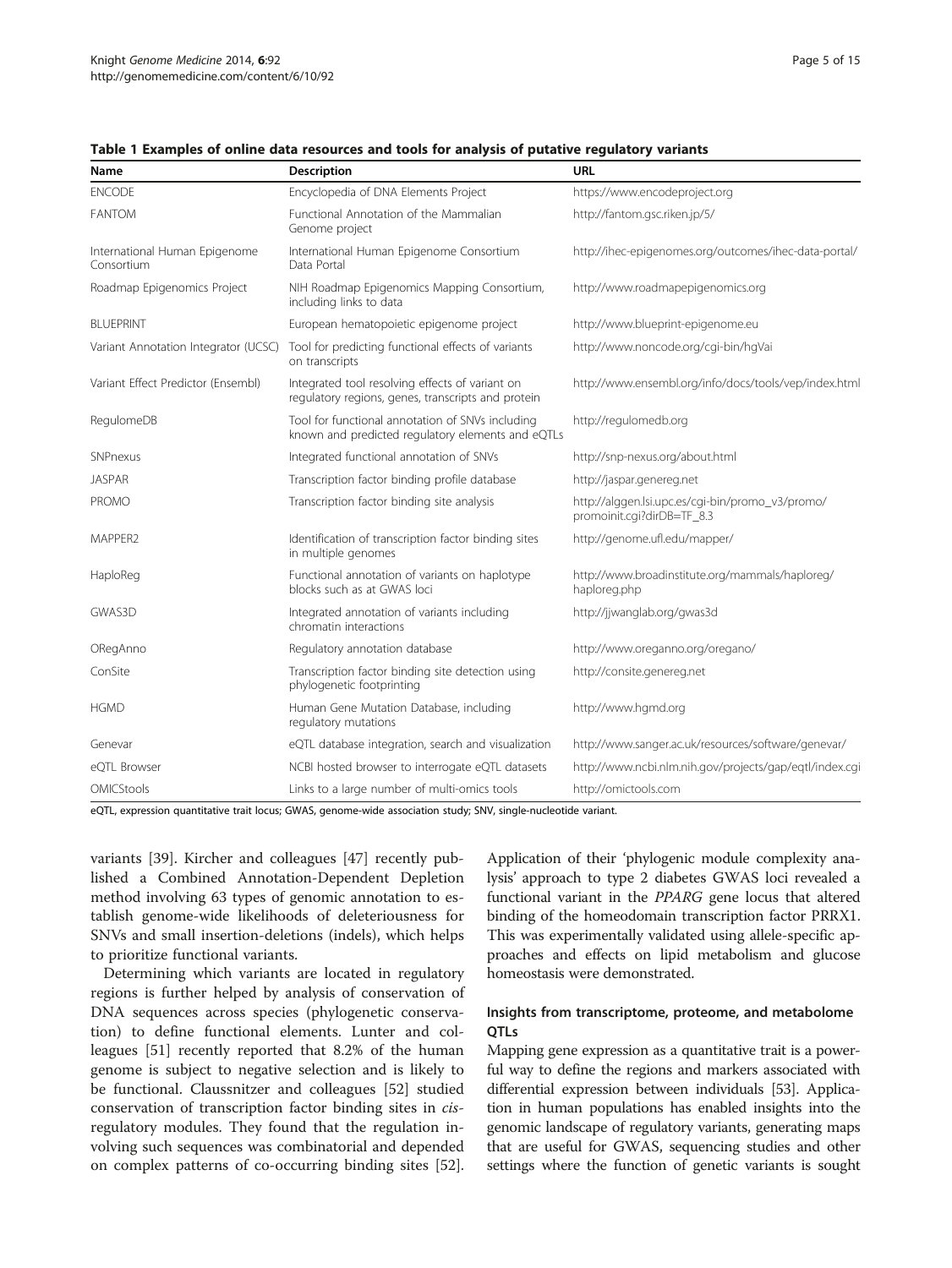[[5,7](#page-11-0)[,54\]](#page-12-0). Local variants are likely to be *cis*-acting and those at a distance are likely to be trans-acting. Resolution of trans-eQTLs is challenging, requiring large sample sizes owing to the number of comparisons performed, because all genotyped variants in the genome can be considered for association. However, this resolution is important given how informative eQTLs can be for defining networks, pathways and disease mechanism [[55](#page-12-0)]. When combined with cis-eQTL mapping, trans-eQTL analysis allows discovery of previously unappreciated relationships between genes, as a variant showing local cis association with expression of a gene might also be found to show trans association with one or more other genes (Figure [1\)](#page-6-0). For example, in the case of a cis-eQTL involving a transcription factor gene, these trans-associated genes might be regulated by that transcription factor (Figure [1](#page-6-0)c). This can be very informative when investigating loci found in GWAS; for example, a cis-eQTL for the transcription factor KLF14 that is also associated with type 2 diabetes and high-density lipoprotein cholesterol was found to act as a master trans regulator of adipose gene expression [\[56](#page-12-0)]. Trans-eQTL analysis is also a complementary method to ChIP-seq for defining transcription factor target genes [\[57](#page-12-0)]. For other cis-eQTLs, the trans-associated genes might be part of a signaling cascade (Figure [1d](#page-6-0)), which might be well annotated (for example a *cis-eQTL* involving *IFNB1* is associated in trans with a downstream cytokine network) or provide new biological insights [\[57](#page-12-0)].

eQTLs are typically context specific, dependent for example on cell type [\[58](#page-12-0)-[60](#page-12-0)] and state of cellular activation [[57,61,62](#page-12-0)]. Careful consideration of relevant cell types and conditions is therefore needed when investigating regulatory variants for particular disease states. For example, eQTL analysis of the innate immune response transcriptome in monocytes defined associations involving canonical signaling pathways, key components of the inflammasome, downstream cytokines and receptors [[57\]](#page-12-0). In many cases these were diseaseassociated variants and were identified only in induced monocytes, generating hypotheses for the mechanism of action of reported GWAS variants. Such variants would not have been resolved if only resting cells had been analyzed [\[57](#page-12-0)]. Other factors can also be significant modulators of observed eQTLs, including age, gender, population, geography and infection status, and they can provide important insights into gene-environment interactions [[62](#page-12-0)-[66\]](#page-12-0).

The majority of published eQTL studies have quantified gene expression using microarrays. Application of RNAseq enables high-resolution eQTL mapping, including association with abundance of alternatively spliced transcripts and quantification of allele-specific expression [[40,67](#page-12-0)]. The latter provides a complementary mapping approach to define regulatory variants.

In theory, eQTLs defined at the transcript level might not be reflected at the protein level. However, recent work by Kruglyak and colleagues [[68\]](#page-12-0) in large, highly variable yeast populations using green fluorescent protein tags to quantify single-cell protein abundance has shown good correspondence between QTLs influencing mRNA and protein abundance; genomic hotspots were associated with variation in abundance of multiple proteins and modulating networks.

Mapping protein abundance as a quantitative trait (pQTL mapping) is important in ongoing efforts to understand regulatory variants and the functional follow-up of GWAS. However, a major limitation has been availability of appropriate high-throughput methods for quantification. A highly multiplexed proteomic platform involving modified aptamers was used to map cis-regulated protein expression in plasma [\[69](#page-13-0)], and micro-western and reverse-phase protein arrays enabled 414 proteins to be assayed simultaneously in LCLs, resolving a pQTL involved in the response to chemotherapeutic agents [\[70\]](#page-13-0). The application of state-of-the-art mass spectrometry-based proteomic methods is enabling quantification of protein abundance for pQTL mapping. There are still limitations, however, in the extent, sensitivity and dynamic range that can be assayed, the availability of analysis tools, and challenges inherent in studying the highly complex and diverse human proteome [[71\]](#page-13-0).

There are multiple ways in which genetic variation can modulate the nature, abundance and function of proteins, including effects of non-coding variants on transcription, regulation of translation and RNA editing, and alternative splicing. In coding sequences, non-synonymous variants can also affect regulation of splicing and transcript stability. An estimated 15% of codons have been proposed by Stergachis and colleagues [\[72](#page-13-0)] to specify both amino acids and transcription factor binding sites; they found evidence that the latter resulted in codon constraint through evolutionary selective pressure, and that coding SNVs directly affected the resultant transcription factor binding. It remains unclear to what extent sequence variants modulate functionally critical post-translational modifications, such as phosphorylation, glycosylation and sulfation.

The role of genetic variation in modulating human blood metabolites was highlighted by a recent large study by Shin and colleagues [\[73](#page-13-0)] of 7,824 individuals, in which 529 metabolites in plasma or serum were quantified using liquid-phase chromatography, gas chromatography and tandem mass spectrometry. This identified genome-wide associations at 145 loci. For specific genes, there was evidence of a spectrum of genetic variants ranging from very rare loss-of-function alleles leading to metabolic disorders to common variants associated with molecular intermediate traits and disease. Availability of eQTL data through gene expression profiling at the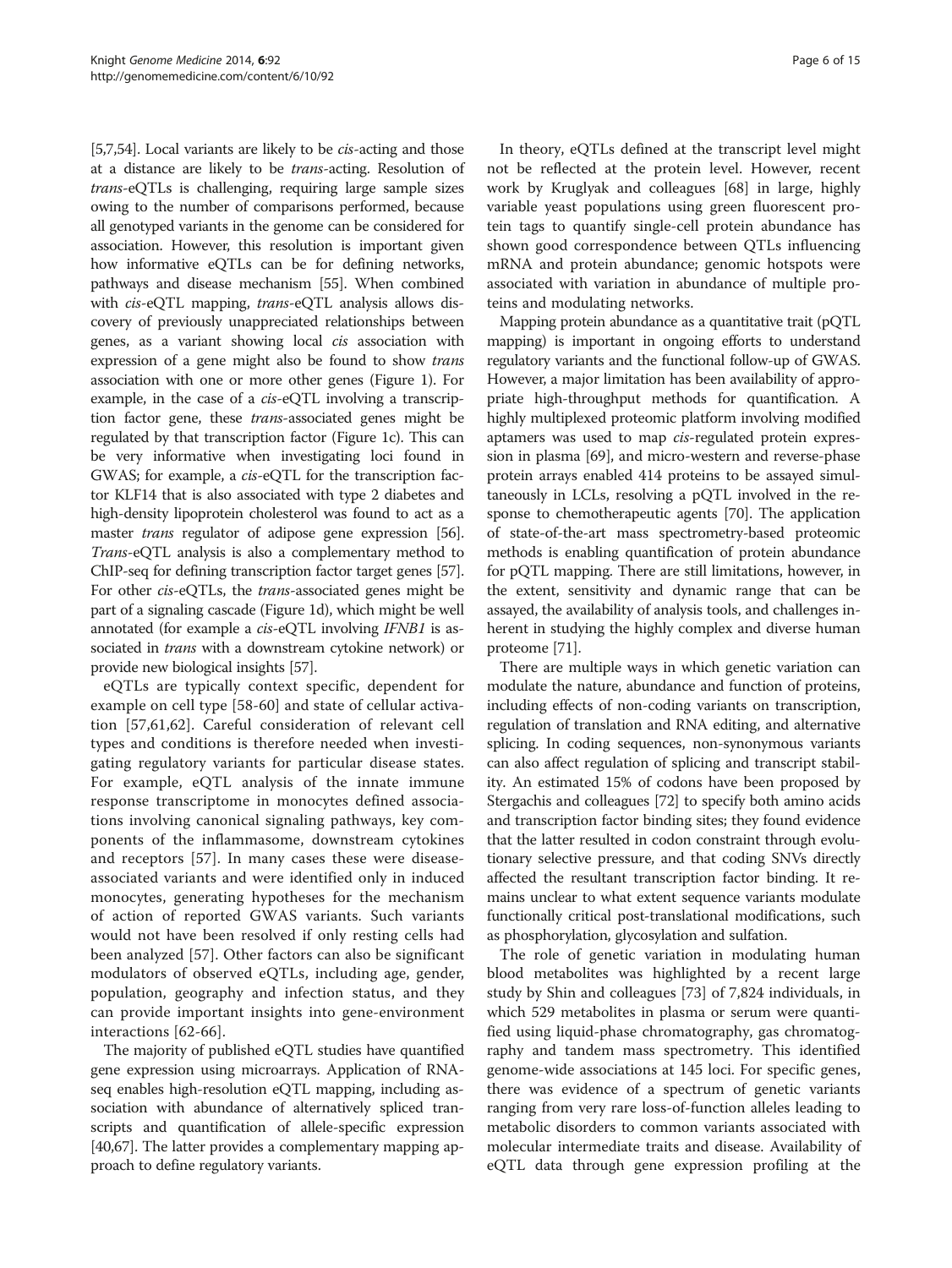<span id="page-6-0"></span>

Figure 1 Examples of local and distant effects of regulatory variants. (a) A local cis-acting variant (red star, top) in a regulatory element (red line) affects allele-specific transcription factor binding affinity and is associated with differential expression of gene A (as shown by the chart, bottom), with possession of a copy of the A allele associated with higher expression than the G allele (hence AA homozygotes having higher expression than AG heterozygotes, with lowest expression in GG homozygotes). (b) The same variant can modulate expression of gene D at a distance through DNA looping that brings the regulatory enhancer element close to the promoter of gene D (gray line) on the same chromosome. (c) An example of a local cis-acting variant modulating expression of a transcription factor encoding gene, Gene E, differential expression of which modulates a set of target genes. Expression of these target genes is found to be associated in trans with the variant upstream of gene E. (d) A local cis-acting variant on chromosome 12 modulates expression of a cytokine gene and is also associated in trans with a set of genes whose expression is regulated through a signaling cascade determined by that cytokine. Such trans associations can be shown on a circos plot (chromosomes labeled 1-22 with arrows pointing to location of gene on a given chromosome).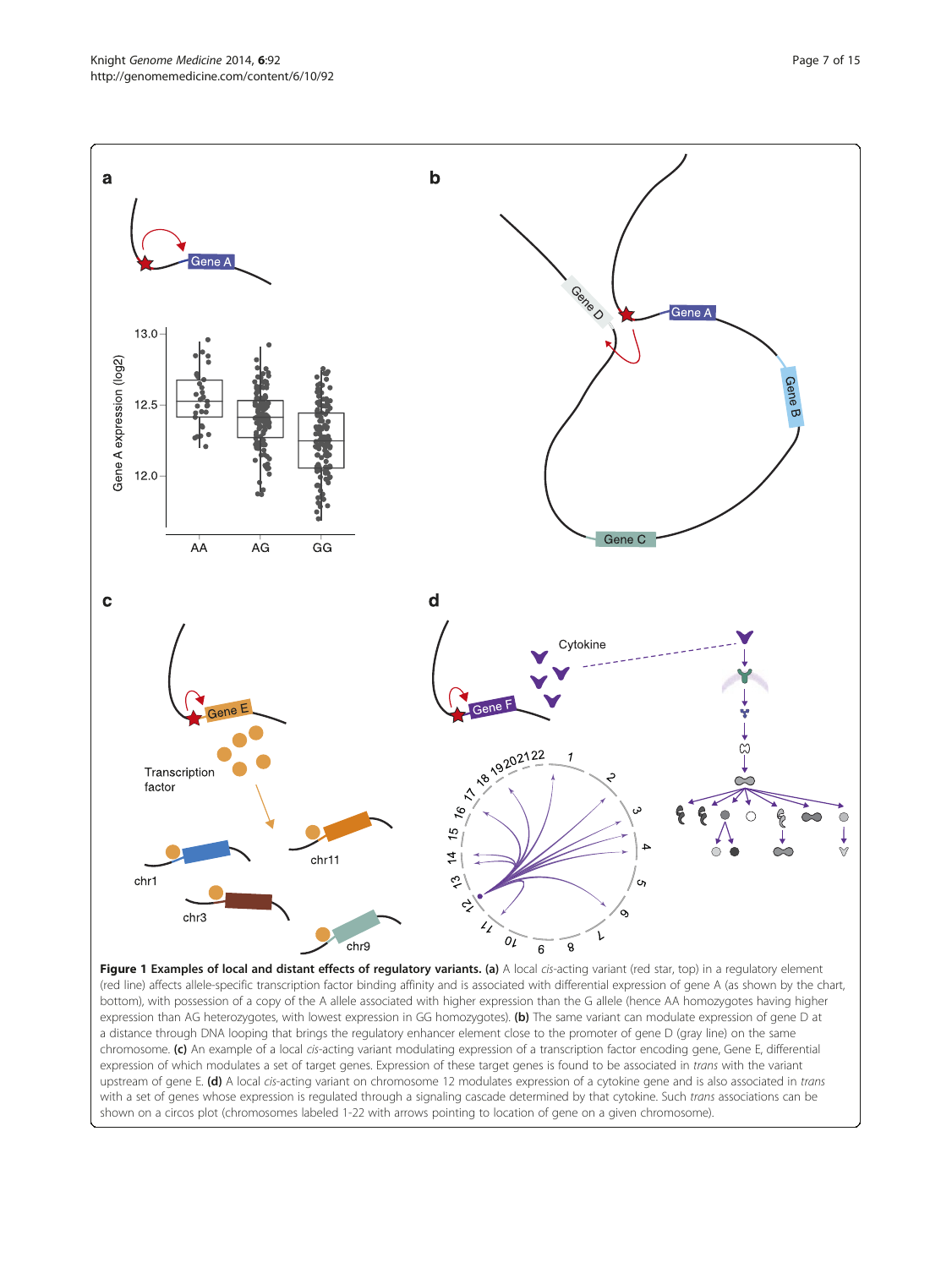same time as metabolomic measurements enabled a Mendelian randomization analysis (a method for assessing causal associations in observational data that are based on the random assortment of genes from parents to offspring [[74\]](#page-13-0)) to search for a causal relationship between differential expression of a gene and metabolite levels using genetic variation as an instrumental variable. There were limitations due to study power but a causal role for some eQTLs in metabolic trait associations was defined, including for the acyl-CoA thioesterase THEM4 and the cytochrome P450 CYP3A5 genes [[73\]](#page-13-0).

Finally, analysis of epigenetic phenotypes as quantitative traits has proved very informative. Degner and colleagues [[16](#page-11-0)] analyzed DNase-I hypersensitivity as a quantitative trait (dsQTLs) in LCLs. Many of the observed dsQTLs were found to overlap with known functional regions, show allele-specific transcription factor binding and also show evidence of being eQTLs. Methylation QTL (meQTL) studies have also been published for a variety of cell and tissue types that provide further insight in regulatory functions of genomic variants [\[75-77\]](#page-13-0). A meQTL study in LCLs revealed significant overlap with other epigenetic marks, including histone modifications and DNase-I hypersensitivity, and also with up- and downregulation of gene expression [\[77\]](#page-13-0). Altered transcription factor binding by variants was found to be a key early step in the regulatory cascade that may result in altered methylation and other epigenetic phenomena [[77](#page-13-0)].

# Methods for functional validation of variants

In this section I review different approaches and methodologies that can help establish mechanism for regulatory variants. These tools can be used to test hypotheses that have been generated from functional annotation of variants and eQTL mapping. In some instances, data will be publicly available through repositories or accessible through genome browsers to enable analysis (Table [1](#page-4-0)), for example in terms of allele-specific expression or chromatin interactions, but as previously noted the applicability and relevance of this information needs to be considered in the context of the particular variant and disease phenotype being considered. New data may need to be generated by the investigator. For both allelespecific gene expression and chromatin interactions, the new data can be analyzed in a locus-specific manner without the need for high-throughput genomic technologies, but equally it can be cost- and time-effective to screen many different loci simultaneously. A variety of other tools can be used to characterize variants, including analysis of protein-DNA interactions and reporter gene expression (Box 1). New genome editing techniques provide an exciting, tractable approach for studying human genetic variants, regulatory elements and genes in a native chromosomal context.

#### Allele-specific transcription

Cis-acting regulatory variants modulate gene expression on the same chromosome. Resolution of allele-specific differences in transcription can be achieved using transcribed SNVs to establish the allelic origin of transcripts in individuals heterozygous for those variants [\[78](#page-13-0)]. Alternatively, it is possible to use proxies of transcriptional activity, such as phosphorylated RNA polymerase II (Pol II), to expand the number of informative SNVs, as these are not restricted to transcribed variants and can include any SNVs within about 1 kb of the gene when analyzed using allele-specific Pol II ChIP [\[79](#page-13-0)]. Early genome-wide studies of allele-specific expression showed that, in addition to the small number of classical imprinted genes showing monoallelic expression, up to 15 to 20% of autosomal genes show heritable allele-specific differences (typically 1.5- to 2-fold in magnitude), consistent with the widespread and significant modulation of gene expression by regulatory variants [\[80\]](#page-13-0). Mapping allele-specific differences in transcript abundance is an important complementary approach to eQTL mapping, as shown by recent high-resolution RNA-seq studies [\[40](#page-12-0)[,81\]](#page-13-0). Lappalainen and colleagues [\[40](#page-12-0)] analyzed LCLs from 462 individuals from diverse populations in the 1000 Genomes Project. An integrated analysis showed that almost all the identified allele-specific differences in expression were driven by cis-regulatory variants rather than genotype-independent allele-specific epigenetic effects. Rare regulatory variants were found to account for the majority of identified allele-specific expression events [[40](#page-12-0)]. Battle and colleagues [[81](#page-13-0)] mapped allele-specific gene expression as a quantitative trait using RNA-seq in whole blood from 922 individuals, showing that this method is complementary to cis-eQTL mapping and can provide mechanistic evidence of regulatory variants acting in cis.

Allele-specific transcription factor recruitment provides further mechanistic evidence for how regulatory variants act. Genome-wide analyses - for example, of binding of the NF-κB transcription factor family by ChIP-seq [\[82](#page-13-0)] have provided an overview of the extent of such events, but such datasets currently remain limited in terms of the numbers of individuals and transcription factors profiled. For some putative regulatory variants, predicting consequences for transcription factor binding by modeling using position-weighted matrices has proved powerful [[83](#page-13-0)], and this can be improved using flexible transcription factor models based on hidden Markov models to represent transcription factor binding properties [\[84](#page-13-0)]. Experimental evidence for allele-specific differences in binding affinity can be generated using highly sensitive in vitro approaches such as electrophoretic mobility shift assays, while *ex vivo* approaches such as ChIP applied to heterozygous cell lines or individuals can provide direct evidence of relative occupancy by allele [[85](#page-13-0)]. A further elegant approach is the use of allele-specific enhancer trap assays,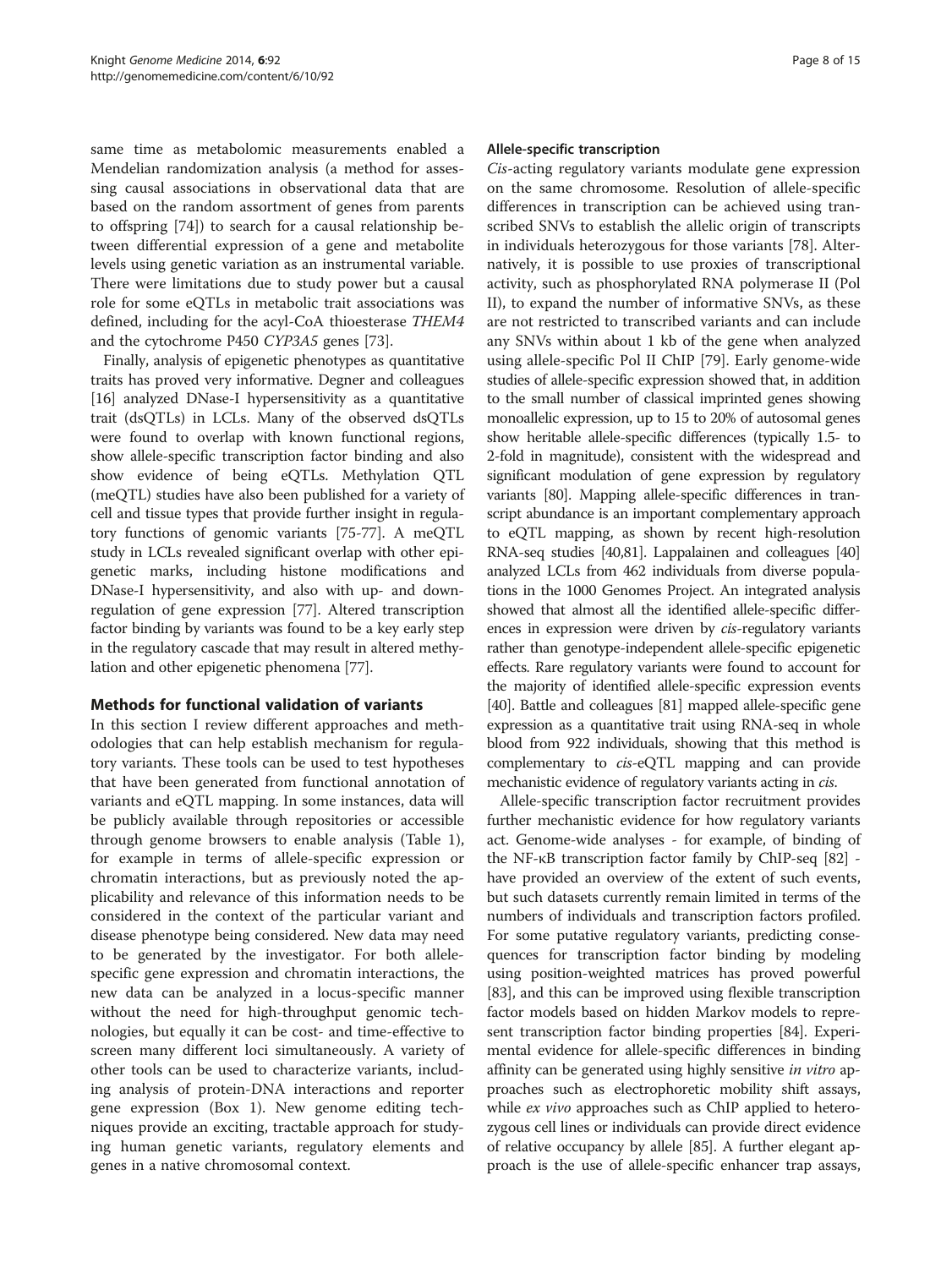successfully used by Bond and colleagues to identify a regulatory SNP in a functional p53 binding site [[86](#page-13-0)].

#### Chromatin interactions and DNA looping

Physical interactions between *cis-regulatory* elements and gene promoters can be identified by chromatin conformation capture methods, which provide mechanistic evidence to support hypotheses regarding the role of distal regulatory elements in modulating expression of particular genes and how this may be modulated by specific regulatory genetic variants. For some loci and target regions, 3C remains an informative approach, but typically investigators following up GWAS have several associated loci of interest to interrogate. Here, use of the Capture-C approach [\[36\]](#page-11-0) (Figure [2\)](#page-9-0) developed by Hughes and colleagues holds considerable promise: this highthroughput approach enables mapping of genome-wide interactions for several hundred target genomic regions spanning expression-associated variants and putative regulatory elements at high resolution. To complement and confirm those results it is also possible to analyze promoters of expression-associated genes as target regions. 3C methods can thus provide important mechanistic evidence linking GWAS variants to genes. Careful selection of the appropriate cellular and environmental context in which such variants act remains important, given that chromatin interactions are dynamic and context specific. Looping of chromatin can cause interaction between two genetic loci or epistatic effects, and there is evidence from gene expression studies that this is relatively common in epistatic networks involving common SNVs [\[87,88](#page-13-0)].

# Advances in genome editing techniques

Model organisms have been very important in advancing our understanding of regulatory variants and modulated genes (Box 1). Analysis of variants and putative regulatory elements in an in vivo epigenomic regulatory landscape (the native chromosomal context) for human cell lines and primary cells is now more tractable following advances in genome editing technologies such as transcription activator-like effector nucleases (TALENs) [[89\]](#page-13-0) and in particular the RNA-guided 'clustered regularly interspaced short palindromic repeats' (CRISPR)- Cas nuclease system [\[90-92\]](#page-13-0). The latter approach uses guide sequences (programmable sequence-specific CRISPR RNA [\[93](#page-13-0)]) to direct cleavage by the non-specific Cas9 nuclease and generate double-strand breaks at target sites, and either nonhomologous end joining or homologydirected DNA repair using specific templates leads to the desired insertions, deletions or substitutions at target sites (Figure [3](#page-9-0)). The approach is highly specific, efficient, robust and can be multiplexed to enable simultaneous genome editing at multiple sites. Off-target effects can be

minimized using a Cas9 nickase [[92](#page-13-0)]. CRISPR-Cas9 has been successfully used for positive and negative selection screening in human cells using lentiviral delivery [\[94,95](#page-13-0)] and to demonstrate functionality for particular regulatory SNVs [\[52,61](#page-12-0)]. Lee and colleagues [[61](#page-12-0)] discovered a context-specific eQTL of SLFN5 and used CRISPR-Cas9 to demonstrate loss of inducibility by IFNβ on conversion from the heterozygous to homozygous (common allele) state in a human embryonic kidney cell line. Claussnitzer and colleagues [[52](#page-12-0)] used CRISPR-Cas9 and other tools to characterize a type-2-diabetes-associated variant in the PPARG2 gene; they replaced the endogenous risk allele in a human pre-adipocyte cell strain with the non-risk allele and showed increased expression of the transcript.

# Integrative approaches and translational utility

Genomics-led research has significant potential to enhance drug discovery and enable more targeted use of therapeutics by implicating particular genes and pathways [[8,](#page-11-0)[96](#page-13-0)]. This requires greater focus on target discovery, characterization and validation in academia combined with better integration with industry. Combining GWAS with eQTL analysis enables application of Mendelian randomization approaches to infer causality for molecular phenotypes [[73,74\]](#page-13-0); this can enhance potential translational utility by indicating an intervention that could treat the disease. Gene sets arising from GWAS are significantly enriched for genes encoding known targets and associated drugs in the worldwide drug pipeline; mismatches between current therapeutic indications and GWAS traits are therefore opportunities for drug repurposing [[97](#page-13-0)]. For example, Sanseau and colleagues [\[97\]](#page-13-0) identified registered drugs or drugs in development that target TNFSF11, IL27 and ICOSLG as potential repurposing opportunities for Crohn's disease, given mismatches between GWAS associations with Crohn's involving these genes and current drug indications. To maximize the potential of GWAS for therapeutics, and in particular for drug repurposing, it is important to have better resolution of the identity of genes modulated by GWAS variants so that associations can be established between genes and traits. When an existing drug is known to be effective in a given trait, it can then be considered for use in a further trait that shows association with the same target gene.

Two examples illustrate how knowledge of functional regulatory variants and association with specific traits can guide likely utility and application. Okada and colleagues [\[8](#page-11-0)] recently showed how an integrated bioinformatics pipeline, using data from functional annotation, cis-eQTL mapping, overlap with genes identified as causing rare Mendelian traits (here, primary immunodeficiency disorders) and molecular pathway enrichment analysis, could help prioritize and interpret results of GWAS for rheumatoid arthritis with a view to guiding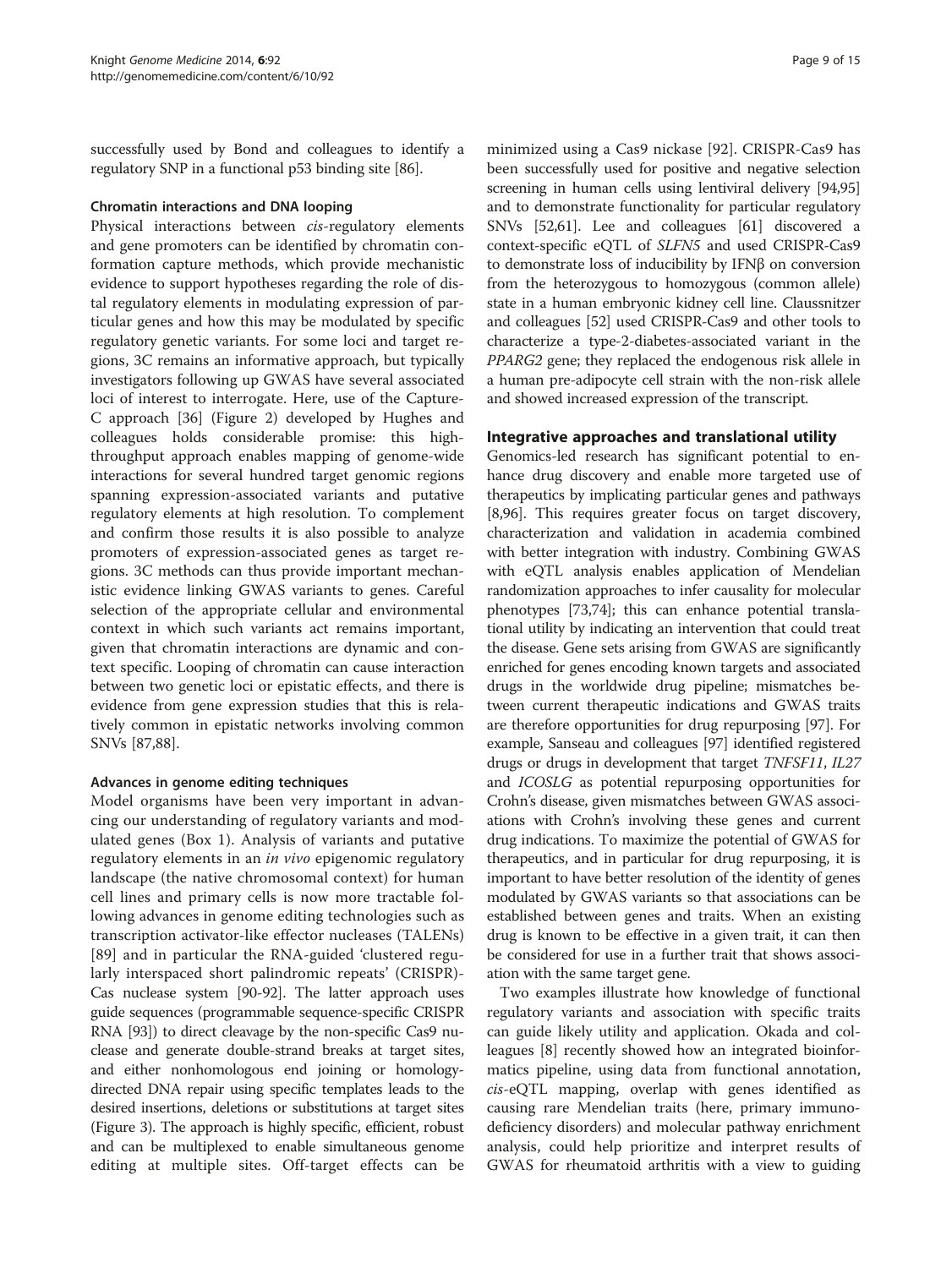<span id="page-9-0"></span>

representing other ligation events) allows such interactions to be defined. A 3C library is generated, sonicated and end repair performed with ligation of adaptors (dark gray boxes). Capture of target regions of interest (in this example target is region denoted by red line) involves oligonucleotide capture technology (capture probes denoted by red hexagons with yellow centers). Sequencing using end-ligated adapters allows genome-wide sites of interaction to be revealed. The approach can be multiplexed to several hundred targets.



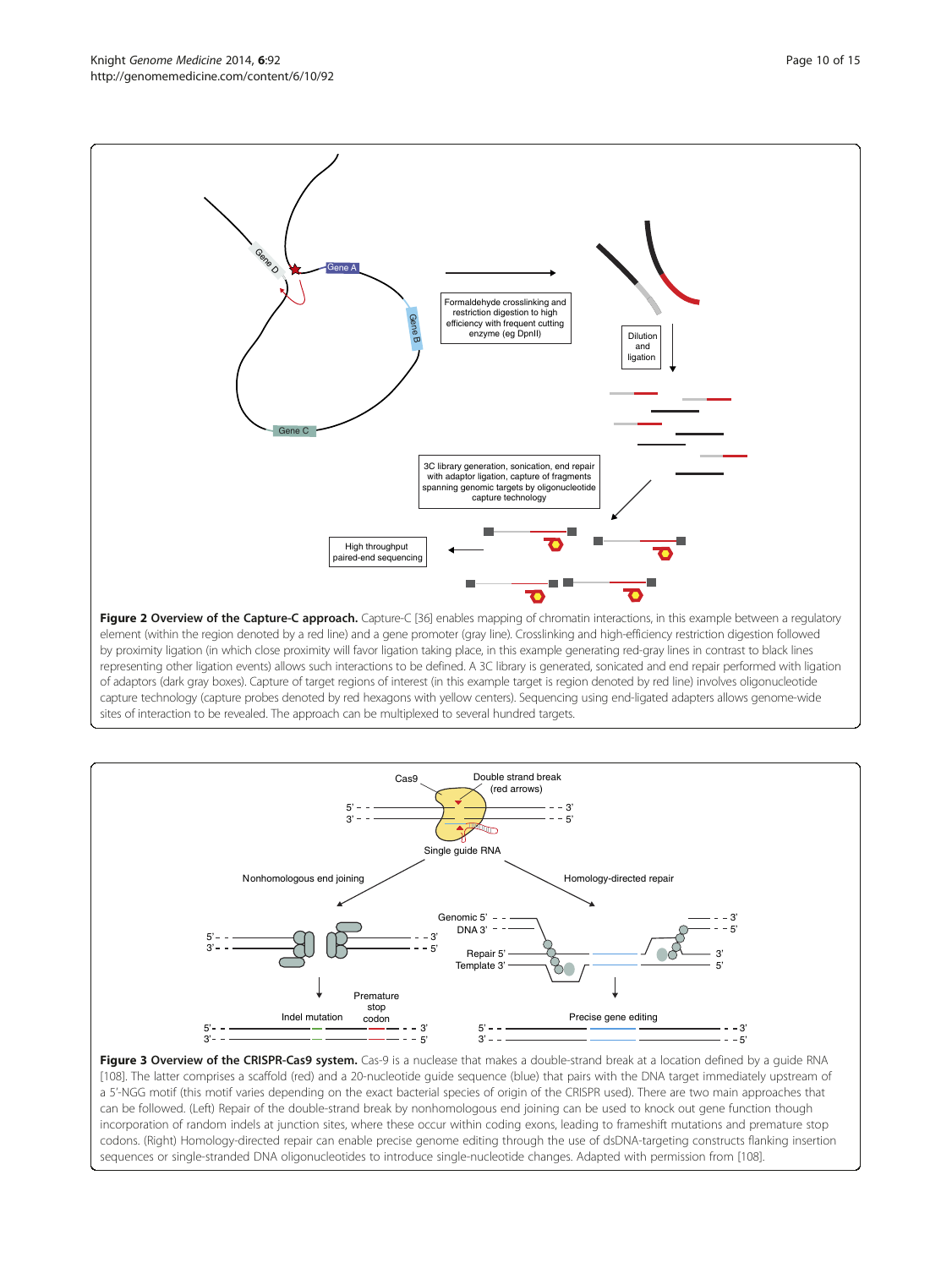<span id="page-10-0"></span>drug discovery. Fugger and colleagues [[30\]](#page-11-0) identified a GWAS variant in the tumor necrosis factor receptor gene TNFR1 that can mimic effects of TNF-blocking drugs. The functional variant was associated by GWAS with multiple sclerosis, but not with other autoimmune diseases, and mechanistically it was found to result in a novel soluble form of TNFR1 that can block TNF. The genetic data parallel clinical experience with anti-TNF therapy, which in general is highly effective in autoimmune disease but in multiple sclerosis can promote onset or exacerbations. This work shows how knowing the mechanism and spectrum of disease association across different traits can help in developing and using therapeutics.

# Conclusions and future directions

The quest for regulatory genetic variants remains challenging but is facilitated by a number of recent developments, notably in terms of functional annotation and tools for genome editing, mapping chromatin interactions and identifying QTLs involving different intermediate phenotypes such as gene expression at the transcript and protein level. Integrative genomic approaches will further enable such work by allowing investigators to effectively combine and interrogate complex and disparate genomic datasets [[98,99\]](#page-13-0). A recurring theme across different approaches and datasets is the functional context specificity of many regulatory variants, requiring careful selection of experimental systems and of cell types and tissues. As our knowledge of the complexities of gene regulation expands, the diverse mechanisms of action of regulatory variants are being recognized. Resolving such variants is of intrinsic biological interest, and fundamental to current efforts to translate advances in genetic mapping of disease susceptibility into clinical utility and therapeutic application. Establishing mechanism and identifying specific modulated genes and pathways is therefore a priority. Fortunately, we increasingly have the tools for these purposes, both to characterize variants and study them in a highthroughput manner.

Key bottlenecks that need to be overcome include the generation of functional genomics data in a broad range of cell and tissue types relevant to disease (for other key issues that remain to be resolved see Box 2). Cell numbers can be limiting for some technologies, and a range of environmental contexts need to be considered. Moving to patient samples is challenging given heterogeneity related, for example, to stage of disease and therapy, but will be an essential component of further progress in this area. QTL mapping has proven highly informative but similarly requires large collections of samples, for diverse cell types, in disease-relevant conditions. The widespread adoption of new genome editing techniques

#### Box 2. Key questions

- What are the modulated genes underlying GWAS loci?
- By what specific mechanisms do particular disease-associated regulatory variants act?
- How can we resolve regulatory variants in a disease context?
- Can epigenomic profiling of chromatin accessibility and modifications be applied to small numbers of cells?
- Are genome editing techniques amenable to throughput experiments?
- How can we use knowledge of disease association integrated with functional evidence to repurpose existing therapeutics?
- Can knowledge of disease-associated regulatory variants and modulated genes provide new drug targets for development?
- Will regulatory variants, in particular those acting in trans, provide new insights into biological pathways and networks?

and ongoing refinement of these remarkable tools will considerably advance our ability to generate mechanistic insights into regulatory variants, but at present these lack easy scalability for higher-throughput application. It is also essential to consider the translational relevance of this work, in particular how knowledge of regulatory variants can inform drug discovery and repurposing, and how academia and pharma can work together to inform and maximize the utility of genetic studies.

#### Abbreviations

3C: Chromatin conformation capture; ChIP: Chromatin immunoprecipitation; cis-eQTL: Local likely cis-acting eQTL; CRISPR: Clustered regularly interspaced short palindromic repeats; ENCODE: ENCyclopedia Of DNA Elements; eQTL: Expression quantitative trait locus; FANTOM5: Functional Annotation of the Mammalian Genome project 5 project; GWAS: Genome-wide association study; HTS: High-throughput sequencing; IFN: Interferon; LCL: Lymphoblastoid cell line; LD: Linkage disequilibrium; pQTL: Protein quantitative trait locus; QTL: Quantitative trait locus; SNV: Single-nucleotide variant; TNF: Tumor necrosis factor; trans-eQTL: trans association involving distant, likely trans-acting variants.

#### Competing interests

The author declares that he has no competing interests.

#### Acknowledgements

This work was supported by the European Research Council under the European Union's Seventh Framework Programme (FP7/2007-2013)/ERC Grant agreement no. 281824, the Medical Research Council (98082), the NIHR Oxford Biomedical Research Centre and the Wellcome Trust (Grant 090532/ Z/09/Z core facilities Wellcome Trust Centre for Human Genetics including High-Throughput Genomics Group).

#### Published online: 31 October 2014

#### References

1. Schaub MA, Boyle AP, Kundaje A, Batzoglou S, Snyder M: Linking disease associations with regulatory information in the human genome. Genome Res 2012, 22:1748–1759.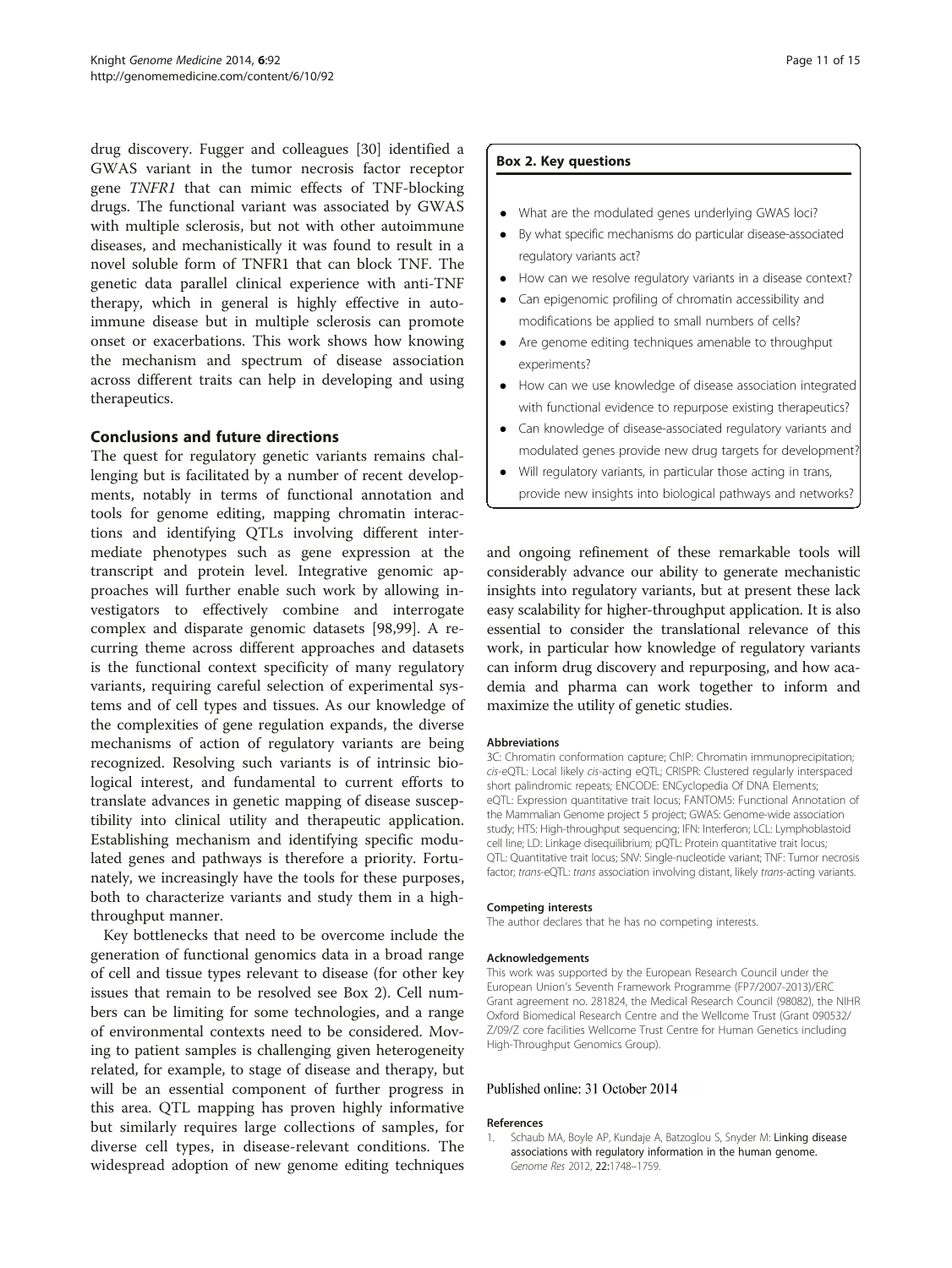- <span id="page-11-0"></span>2. Dunham I, Kundaje A, Aldred SF, Collins PJ, Davis CA, Doyle F, Epstein CB, Frietze S, Harrow J, Kaul R, Khatun J, Lajoie BR, Landt SG, Lee BK, Pauli F, Rosenbloom KR, Sabo P, Safi A, Sanyal A, Shoresh N, Simon JM, Song L, Trinklein ND, Altshuler RC, Birney E, Brown JB, Cheng C, Djebali S, Dong X, Dunham I, et al: An integrated encyclopedia of DNA elements in the human genome. Nature 2012, 489:57–74.
- 3. Jansen RC, Nap JP: Genetical genomics: the added value from segregation. Trends Genet 2001, 17:388-391.
- 4. Wright FA, Sullivan PF, Brooks AI, Zou F, Sun W, Xia K, Madar V, Jansen R, Chung W, Zhou YH, Abdellaoui A, Batista S, Butler C, Chen G, Chen TH, D'Ambrosio D, Gallins P, Ha MJ, Hottenga JJ, Huang S, Kattenberg M, Kochar J, Middeldorp CM, Qu A, Shabalin A, Tischfield J, Todd L, Tzeng JY, van Grootheest G, Vink JM, et al: Heritability and genomics of gene expression in peripheral blood. Nat Genet 2014, 46:430–437.
- 5. Westra HJ, Franke L: From genome to function by studying eQTLs. Biochim Biophys Acta 1842, 2014:1896–1902.
- 6. Knight JC: Genomic modulators of the immune response. Trends Genet 2013, 29:74–83.
- 7. Nicolae DL, Gamazon E, Zhang W, Duan S, Dolan ME, Cox NJ: Trait-associated SNPs are more likely to be eQTLs: annotation to enhance discovery from GWAS. PLoS Genet 2010, 6:e1000888.
- 8. Okada Y, Wu D, Trynka G, Raj T, Terao C, Ikari K, Kochi Y, Ohmura K, Suzuki A, Yoshida S, Graham RR, Manoharan A, Ortmann W, Bhangale T, Denny JC, Carroll RJ, Eyler AE, Greenberg JD, Kremer JM, Pappas DA, Jiang L, Yin J, Ye L, Su DF, Yang J, Xie G, Keystone E, Westra HJ, Esko T, Metspalu A, et al: Genetics of rheumatoid arthritis contributes to biology and drug discovery. Nature 2014, 506:376–381.
- 9. Cao C, Moult J: GWAS and drug targets. BMC Genomics 2014, 15:S5.
- 10. Haraksingh RR, Snyder MP: Impacts of variation in the human genome on gene regulation. J Mol Biol 2013, 425:3970–3977.
- 11. Lelli KM, Slattery M, Mann RS: Disentangling the many layers of eukaryotic transcriptional regulation. Annu Rev Genet 2012, 46:43–68.
- 12. Jaenisch R, Bird A: Epigenetic regulation of gene expression: how the genome integrates intrinsic and environmental signals. Nat Genet 2003, 33:245–254.
- 13. Ward LD, Kellis M: Interpreting noncoding genetic variation in complex traits and human disease. Nat Biotechnol 2012, 30:1095–1106.
- 14. Knight JC: Resolving the variable genome and epigenome in human disease. J Intern Med 2012, 271:379–391.
- 15. Rivera CM, Ren B: Mapping human epigenomes. Cell 2013, 155:39-55.
- 16. Degner JF, Pai AA, Pique-Regi R, Veyrieras JB, Gaffney DJ, Pickrell JK, De Leon S, Michelini K, Lewellen N, Crawford GE, Stephens M, Gilad Y, Pritchard JK: DNase I sensitivity QTLs are a major determinant of human expression variation. Nature 2012, 482:390–394.
- 17. McVicker G, van de Geijn B, Degner JF, Cain CE, Banovich NE, Raj A, Lewellen N, Myrthil M, Gilad Y, Pritchard JK: Identification of genetic variants that affect histone modifications in human cells. Science 2013, 342:747-749.
- 18. Kilpinen H, Waszak SM, Gschwind AR, Raghav SK, Witwicki RM, Orioli A, Migliavacca E, Wiederkehr M, Gutierrez-Arcelus M, Panousis NI, Yurovsky A, Lappalainen T, Romano-Palumbo L, Planchon A, Bielser D, Bryois J, Padioleau I, Udin G, Thurnheer S, Hacker D, Core LJ, Lis JT, Hernandez N, Reymond A, Deplancke B, Dermitzakis ET: Coordinated effects of sequence variation on DNA binding, chromatin structure, and transcription. Science 2013, 342:744–747.
- 19. Kasowski M, Kyriazopoulou-Panagiotopoulou S, Grubert F, Zaugg JB, Kundaje A, Liu Y, Boyle AP, Zhang QC, Zakharia F, Spacek DV, Li J, Xie D, Olarerin-George A, Steinmetz LM, Hogenesch JB, Kellis M, Batzoglou S, Snyder M: Extensive variation in chromatin states across humans. Science 2013, 342:750–752.
- 20. Kellis M, Wold B, Snyder MP, Bernstein BE, Kundaje A, Marinov GK, Ward LD, Birney E, Crawford GE, Dekker J, Dunham I, Elnitski LL, Farnham PJ, Feingold EA, Gerstein M, Giddings MC, Gilbert DM, Gingeras TR, Green ED, Guigo R, Hubbard T, Kent J, Lieb JD, Myers RM, Pazin MJ, Ren B, Stamatoyannopoulos JA, Weng Z, White KP, Hardison RC: Defining functional DNA elements in the human genome. Proc Natl Acad Sci U S A 2014, 111:6131–6138.
- 21. Maurano MT, Humbert R, Rynes E, Thurman RE, Haugen E, Wang H, Reynolds AP, Sandstrom R, Qu H, Brody J, Shafer A, Neri F, Lee K, Kutyavin T, Stehling-Sun S, Johnson AK, Canfield TK, Giste E, Diegel M, Bates D, Hansen RS, Neph S, Sabo PJ, Heimfeld S, Raubitschek A, Ziegler S, Cotsapas C, Sotoodehnia N, Glass I, Sunyaev SR, Kaul R, Stamatoyannopoulos JA:

Systematic localization of common disease-associated variation in regulatory DNA. Science 2012, 337:1190–1195.

- 22. Schodel J, Bardella C, Sciesielski LK, Brown JM, Pugh CW, Buckle V, Tomlinson IP, Ratcliffe PJ, Mole DR: Common genetic variants at the 11q13.3 renal cancer susceptibility locus influence binding of HIF to an enhancer of cyclin D1 expression. Nat Genet 2012, 44:420–425. S421-S422.
- 23. Bauer DE, Kamran SC, Lessard S, Xu J, Fujiwara Y, Lin C, Shao Z, Canver MC, Smith EC, Pinello L, Sabo PJ, Vierstra J, Voit RA, Yuan GC, Porteus MH, Stamatoyannopoulos JA, Lettre G, Orkin SH: An erythroid enhancer of BCL11A subject to genetic variation determines fetal hemoglobin level. Science 2013, 342:253–257.
- 24. Zhang X, Cowper-Sal lari R, Bailey SD, Moore JH, Lupien M: Integrative functional genomics identifies an enhancer looping to the SOX9 gene disrupted by the 17q24.3 prostate cancer risk locus. Genome Res 2012, 22:1437–1446.
- 25. Pomerantz MM, Ahmadiyeh N, Jia L, Herman P, Verzi MP, Doddapaneni H, Beckwith CA, Chan JA, Hills A, Davis M, Yao K, Kehoe SM, Lenz HJ, Haiman CA, Yan C, Henderson BE, Frenkel B, Barretina J, Bass A, Tabernero J, Baselga J, Regan MM, Manak JR, Shivdasani R, Coetzee GA, Freedman ML: The 8q24 cancer risk variant rs6983267 shows long-range interaction with MYC in colorectal cancer. Nat Genet 2009, 41:882–884.
- 26. Corradin O, Saiakhova A, Akhtar-Zaidi B, Myeroff L, Willis J, Cowper-Sal lari R, Lupien M, Markowitz S, Scacheri PC: Combinatorial effects of multiple enhancer variants in linkage disequilibrium dictate levels of gene expression to confer susceptibility to common traits. Genome Res 2014, 24:1–13.
- 27. De Gobbi M, Viprakasit V, Hughes JR, Fisher C, Buckle VJ, Ayyub H, Gibbons RJ, Vernimmen D, Yoshinaga Y, de Jong P, Cheng JF, Rubin EM, Wood WG, Bowden D, Higgs DR: A regulatory SNP causes a human genetic disease by creating a new transcriptional promoter. Science 2006, 312:1215–1217.
- Brest P, Lapaquette P, Souidi M, Lebrigand K, Cesaro A, Vouret-Craviari V, Mari B, Barbry P, Mosnier JF, Hebuterne X, Harel-Bellan A, Mograbi B, Darfeuille-Michaud A, Hofman P: A synonymous variant in IRGM alters a binding site for miR-196 and causes deregulation of IRGM-dependent xenophagy in Crohn's disease. Nat Genet 2011, 43:242–245.
- 29. Kwan T, Benovoy D, Dias C, Gurd S, Provencher C, Beaulieu P, Hudson TJ, Sladek R, Majewski J: Genome-wide analysis of transcript isoform variation in humans. Nat Genet 2008, 40:225–231.
- 30. Gregory AP, Dendrou CA, Attfield KE, Haghikia A, Xifara DK, Butter F, Poschmann G, Kaur G, Lambert L, Leach OA, Prömel S, Punwani D, Felce JH, Davis SJ, Gold R, Nielsen FC, Siegel RM, Mann M, Bell JI, McVean G, Fugger L: TNF receptor 1 genetic risk mirrors outcome of anti-TNF therapy in multiple sclerosis. Nature 2012, 488:508–511.
- 31. Shen H, Fridley BL, Song H, Lawrenson K, Cunningham JM, Ramus SJ, Cicek MS, Tyrer J, Stram D, Larson MC, Köbel M, Consortium PRACTICAL, Ziogas A, Zheng W, Yang HP, Wu AH, Wozniak EL, Woo YL, Winterhoff B, Wik E, Whittemore AS, Wentzensen N, Weber RP, Vitonis AF, Vincent D, Vierkant RA, Vergote I, Van Den Berg D, Van Altena AM, Tworoger SS, et al: Epigenetic analysis leads to identification of HNF1B as a subtype-specific susceptibility gene for ovarian cancer. Nat Commun 2013, 4:1628.
- 32. Thurman RE, Rynes E, Humbert R, Vierstra J, Maurano MT, Haugen E, Sheffield NC, Stergachis AB, Wang H, Vernot B, Garg K, John S, Sandstrom R, Bates D, Boatman L, Canfield TK, Diegel M, Dunn D, Ebersol AK, Frum T, Giste E, Johnson AK, Johnson EM, Kutyavin T, Lajoie B, Lee BK, Lee K, London D, Lotakis D, Neph S, et al: The accessible chromatin landscape of the human genome. Nature 2012, 489:75–82.
- 33. Mercer TR, Edwards SL, Clark MB, Neph SJ, Wang H, Stergachis AB, John S, Sandstrom R, Li G, Sandhu KS, Ruan Y, Nielsen LK, Mattick JS, Stamatoyannopoulos JA: DNase I-hypersensitive exons colocalize with promoters and distal regulatory elements. Nat Genet 2013, 45:852–859.
- 34. Furey TS: ChIP-seq and beyond: new and improved methodologies to detect and characterize protein-DNA interactions. Nat Rev Genet 2012, 13:840–852.
- 35. Lieberman-Aiden E, van Berkum NL, Williams L, Imakaev M, Ragoczy T, Telling A, Amit I, Lajoie BR, Sabo PJ, Dorschner MO, Sandstrom R, Bernstein B, Bender MA, Groudine M, Gnirke A, Stamatoyannopoulos J, Mirny LA, Lander ES, Dekker J: Comprehensive mapping of long-range interactions reveals folding principles of the human genome. Science 2009, 326:289–293.
- 36. Hughes JR, Roberts N, McGowan S, Hay D, Giannoulatou E, Lynch M, De Gobbi M, Taylor S, Gibbons R, Higgs DR: Analysis of hundreds of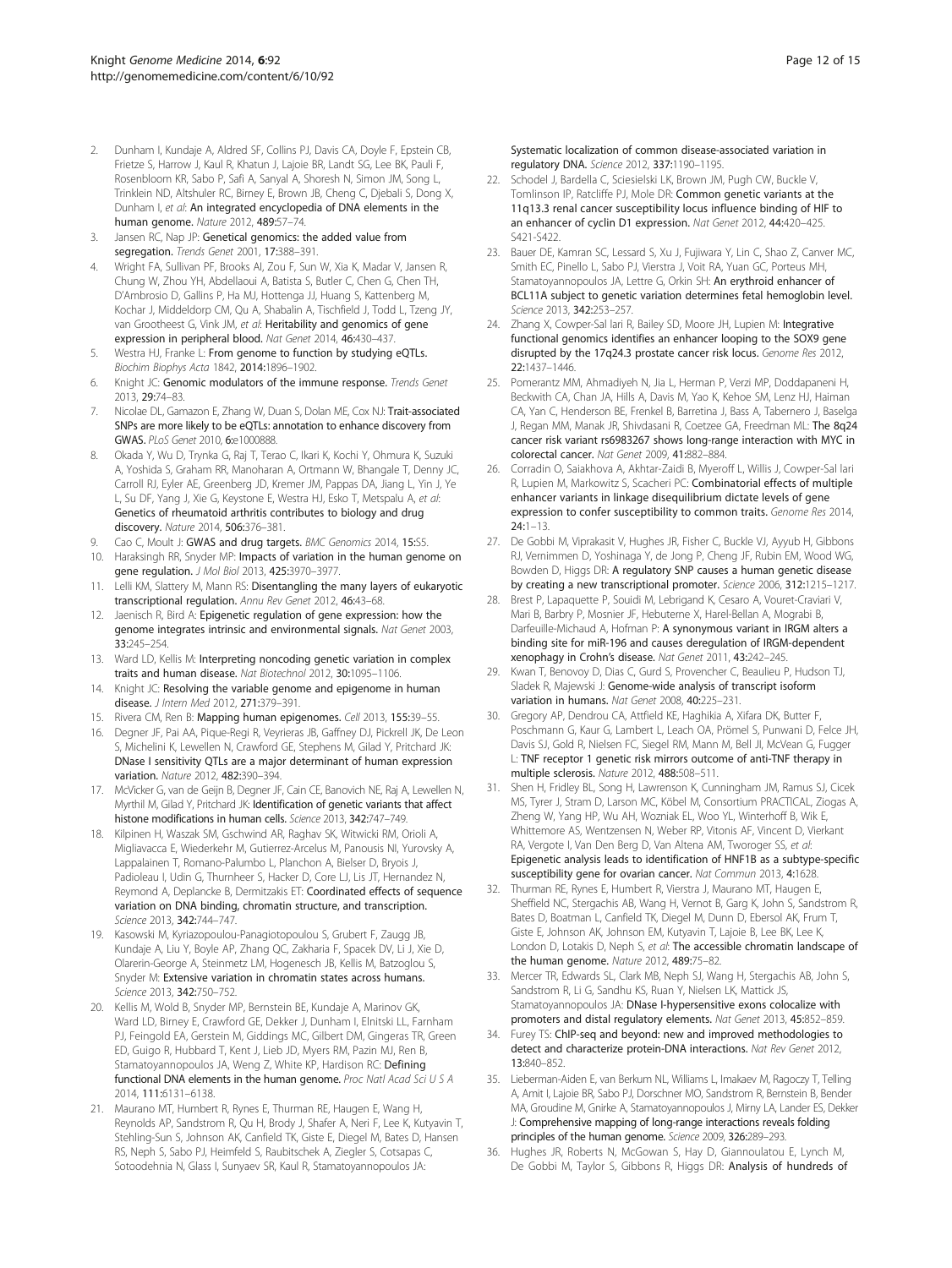<span id="page-12-0"></span>cis-regulatory landscapes at high resolution in a single, high-throughput experiment. Nat Genet 2014, 46:205–212.

- 37. Djebali S, Davis CA, Merkel A, Dobin A, Lassmann T, Mortazavi A, Tanzer A, Lagarde J, Lin W, Schlesinger F, Xue C, Marinov GK, Khatun J, Williams BA, Zaleski C, Rozowsky J, Röder M, Kokocinski F, Abdelhamid RF, Alioto T, Antoshechkin I, Baer MT, Bar NS, Batut P, Bell K, Bell I, Chakrabortty S, Chen X, Chrast J, Curado J, et al: Landscape of transcription in human cells. Nature 2012, 489:101–108.
- 38. Hrdlickova B, de Almeida RC, Borek Z, Withoff S: Genetic variation in the non-coding genome: involvement of micro-RNAs and long non-coding RNAs in disease. Biochim Biophys Acta 1842, 2014:1910–1922.
- 39. Boyle AP, Hong EL, Hariharan M, Cheng Y, Schaub MA, Kasowski M, Karczewski KJ, Park J, Hitz BC, Weng S, Cherry JM, Snyder M: Annotation of functional variation in personal genomes using RegulomeDB. Genome Res 2012, 22:1790–1797.
- 40. Lappalainen T, Sammeth M, Friedländer MR, 't Hoen PA, Monlong J, Rivas MA, Gonzàlez-Porta M, Kurbatova N, Griebel T, Ferreira PG, Barann M, Wieland T, Greger L, van Iterson M, Almlöf J, Ribeca P, Pulyakhina I, Esser D, Giger T, Tikhonov A, Sultan M, Bertier G, MacArthur DG, Lek M, Lizano E, Buermans HP, Padioleau I, Schwarzmayr T, Karlberg O, Ongen H, et al: Transcriptome and genome sequencing uncovers functional variation in humans. Nature 2013, 501:506–511.
- 41. Caliskan M, Cusanovich DA, Ober C, Gilad Y: The effects of EBV transformation on gene expression levels and methylation profiles. Hum Mol Genet 2011, 20:1643–1652.
- 42. Arvey A, Tempera I, Lieberman PM: Interpreting the Epstein-Barr Virus (EBV) epigenome using high-throughput data. Viruses 2013, 5:1042–1054.
- 43. Bernstein BE, Stamatoyannopoulos JA, Costello JF, Ren B, Milosavljevic A, Meissner A, Kellis M, Marra MA, Beaudet AL, Ecker JR, Farnham PJ, Hirst M, Lander ES, Mikkelsen TS, Thomson JA: The NIH Roadmap Epigenomics Mapping Consortium. Nat Biotechnol 2010, 28:1045–1048.
- 44. Martens JH, Stunnenberg HG: BLUEPRINT: mapping human blood cell epigenomes. Haematologica 2013, 98:1487–1489.
- 45. Andersson R, Gebhard C, Miguel-Escalada I, Hoof I, Bornholdt J, Boyd M, Chen Y, Zhao X, Schmidl C, Suzuki T, Ntini E, Arner E, Valen E, Li K, Schwarzfischer L, Glatz D, Raithel J, Lilje B, Rapin N, Bagger FO, Jørgensen M, Andersen PR, Bertin N, Rackham O, Burroughs AM, Baillie JK, Ishizu Y, Shimizu Y, Furuhata E, Maeda S, et al: An atlas of active enhancers across human cell types and tissues. Nature 2014, 507:455–461.
- 46. FANTOM Consortium and the RIKEN PMI and CLST (DGT), Forrest AR, Kawaji H, Rehli M, Baillie JK, de Hoon MJ, Lassmann T, Itoh M, Summers KM, Suzuki H, Daub CO, Kawai J, Heutink P, Hide W, Freeman TC, Lenhard B, Bajic VB, Taylor MS, Makeev VJ, Sandelin A, Hume DA, Carninci P, Hayashizaki Y: A promoter-level mammalian expression atlas. Nature 2014, 507:462–470.
- 47. Kircher M, Witten DM, Jain P, O'Roak BJ, Cooper GM, Shendure J: A general framework for estimating the relative pathogenicity of human genetic variants. Nat Genet 2014, 46:310-315.
- 48. Iversen ES, Lipton G, Clyde MA, Monteiro AN: Functional annotation signatures of disease susceptibility loci improve SNP association analysis. BMC Genomics 2014, 15:398.
- 49. Karolchik D, Barber GP, Casper J, Clawson H, Cline MS, Diekhans M, Dreszer TR, Fujita PA, Guruvadoo L, Haeussler M, Harte RA, Heitner S, Hinrichs AS, Learned K, Lee BT, Li CH, Raney BJ, Rhead B, Rosenbloom KR, Sloan CA, Speir ML, Zweig AS, Haussler D, Kuhn RM, Kent WJ: The UCSC Genome Browser database: 2014 update. Nucleic Acids Res 2014, 42:D764–D770.
- 50. McLaren W, Pritchard B, Rios D, Chen Y, Flicek P, Cunningham F: Deriving the consequences of genomic variants with the Ensembl API and SNP Effect Predictor. Bioinformatics 2010, 26:2069–2070.
- 51. Rands CM, Meader S, Ponting CP, Lunter G: 82% of the human genome is constrained: variation in rates of turnover across functional element classes in the human lineage. PLoS Genet 2014, 10:e1004525.
- 52. Claussnitzer M, Dankel SN, Klocke B, Grallert H, Glunk V, Berulava T, Lee H, Oskolkov N, Fadista J, Ehlers K, Wahl S, Hoffmann C, Qian K, Rönn T, Riess H, Müller-Nurasyid M, Bretschneider N, Schroeder T, Skurk T, Horsthemke B, DIAGRAM + Consortium, Spieler D, Klingenspor M, Seifert M, Kern MJ, Mejhert N, Dahlman I, Hansson O, Hauck SM, Blüher M, Arner P, et al: Leveraging cross-species transcription factor binding site patterns: from diabetes risk loci to disease mechanisms. Cell 2014, 156:343–358.
- 53. Rockman MV, Kruglyak L: Genetics of global gene expression. Nat Rev Genet 2006, 7:862–872.
- 54. Battle A, Montgomery SB: Determining causality and consequence of expression quantitative trait loci. Hum Genet 2014, 133:727–735.
- 55. Westra HJ, Peters MJ, Esko T, Yaghootkar H, Schurmann C, Kettunen J, Christiansen MW, Fairfax BP, Schramm K, Powell JE, Zhernakova A, Zhernakova DV, Veldink JH, Van den Berg LH, Karjalainen J, Withoff S, Uitterlinden AG, Hofman A, Rivadeneira F, 't Hoen PA, Reinmaa E, Fischer K, Nelis M, Milani L, Melzer D, Ferrucci L, Singleton AB, Hernandez DG, Nalls MA, Homuth G, et al: Systematic identification of trans eQTLs as putative drivers of known disease associations. Nat Genet 2013, 45:1238–1243.
- 56. Small KS, Hedman AK, Grundberg E, Nica AC, Thorleifsson G, Kong A, Thorsteindottir U, Shin SY, Richards HB, GIANT Consortium; MAGIC Investigators, DIAGRAM Consortium, Soranzo N, Ahmadi KR, Lindgren CM, Stefansson K, Dermitzakis ET, Deloukas P, Spector TD, McCarthy MI, MuTHER Consortium: Identification of an imprinted master trans regulator at the KLF14 locus related to multiple metabolic phenotypes. Nat Genet 2011, 43:561–564.
- 57. Fairfax BP, Humburg P, Makino S, Naranbhai V, Wong D, Lau E, Jostins L, Plant K, Andrews R, McGee C, Knight JC: Innate immune activity conditions the effect of regulatory variants upon monocyte gene expression. Science 2014, 343:1246949.
- 58. Fairfax BP, Makino S, Radhakrishnan J, Plant K, Leslie S, Dilthey A, Ellis P, Langford C, Vannberg FO, Knight JC: Genetics of gene expression in primary immune cells identifies cell type-specific master regulators and roles of HLA alleles. Nat Genet 2012, 44:502–510.
- 59. Dimas AS, Deutsch S, Stranger BE, Montgomery SB, Borel C, Attar-Cohen H, Ingle C, Beazley C, Gutierrez Arcelus M, Sekowska M, Gagnebin M, Nisbett J, Deloukas P, Dermitzakis ET, Antonarakis SE: Common regulatory variation impacts gene expression in a cell type-dependent manner. Science 2009, 325:1246–1250.
- 60. Nica AC, Parts L, Glass D, Nisbet J, Barrett A, Sekowska M, Travers M, Potter S, Grundberg E, Small K, Hedman AK, Bataille V, Tzenova Bell J, Surdulescu G, Dimas AS, Ingle C, Nestle FO, di Meglio P, Min JL, Wilk A, Hammond CJ, Hassanali N, Yang TP, Montgomery SB, O'Rahilly S, Lindgren CM, Zondervan KT, Soranzo N, Barroso I, Durbin R, et al: The architecture of gene regulatory variation across multiple human tissues: the MuTHER study. PLoS Genet 2011, 7:e1002003.
- 61. Lee MN, Ye C, Villani AC, Raj T, Li W, Eisenhaure TM, Imboywa SH, Chipendo PI, Ran FA, Slowikowski K, Ward LD, Raddassi K, McCabe C, Lee MH, Frohlich IY, Hafler DA, Kellis M, Raychaudhuri S, Zhang F, Stranger BE, Benoist CO, De Jager PL, Regev A, Hacohen N: Common genetic variants modulate pathogen-sensing responses in human dendritic cells. Science 2014, 343:1246980.
- 62. Smirnov DA, Morley M, Shin E, Spielman RS, Cheung VG: Genetic analysis of radiation-induced changes in human gene expression. Nature 2009, 459:587–591.
- 63. Yao C, Joehanes R, Johnson AD, Huan T, Esko T, Ying S, Freedman JE, Murabito J, Lunetta KL, Metspalu A, Munson PJ, Levy D: Sex- and age-interacting eQTLs in human complex diseases. Hum Mol Genet 2014, 23:1947–1956.
- 64. Idaghdour Y, Czika W, Shianna KV, Lee SH, Visscher PM, Martin HC, Miclaus K, Jadallah SJ, Goldstein DB, Wolfinger RD, Gibson G: Geographical genomics of human leukocyte gene expression variation in southern Morocco. Nat Genet 2010, 42:62–67.
- 65. Idaghdour Y, Quinlan J, Goulet JP, Berghout J, Gbeha E, Bruat V, de Malliard T, Grenier JC, Gomez S, Gros P, Rahimy MC, Sanni A, Awadalla P: Evidence for additive and interaction effects of host genotype and infection in malaria. Proc Natl Acad Sci U S A 2012, 109:16786–16793.
- 66. Stranger BE, Montgomery SB, Dimas AS, Parts L, Stegle O, Ingle CE, Sekowska M, Smith GD, Evans D, Gutierrez-Arcelus M, Price A, Raj T, Nisbett J, Nica AC, Beazley C, Durbin R, Deloukas P, Dermitzakis ET: Patterns of cis regulatory variation in diverse human populations. PLoS Genet 2012, 8:e1002639.
- 67. Ge B, Pokholok DK, Kwan T, Grundberg E, Morcos L, Verlaan DJ, Le J, Koka V, Lam KC, Gagne V, Dias J, Hoberman R, Montpetit A, Joly MM, Harvey EJ, Sinnett D, Beaulieu P, Hamon R, Graziani A, Dewar K, Harmsen E, Majewski J, Göring HH, Naumova AK, Blanchette M, Gunderson KL, Pastinen T: Global patterns of cis variation in human cells revealed by high-density allelic expression analysis. Nat Genet 2009, 41:1216–1222.
- 68. Albert FW, Treusch S, Shockley AH, Bloom JS, Kruglyak L: Genetics of single-cell protein abundance variation in large yeast populations. Nature 2014, 506:494–497.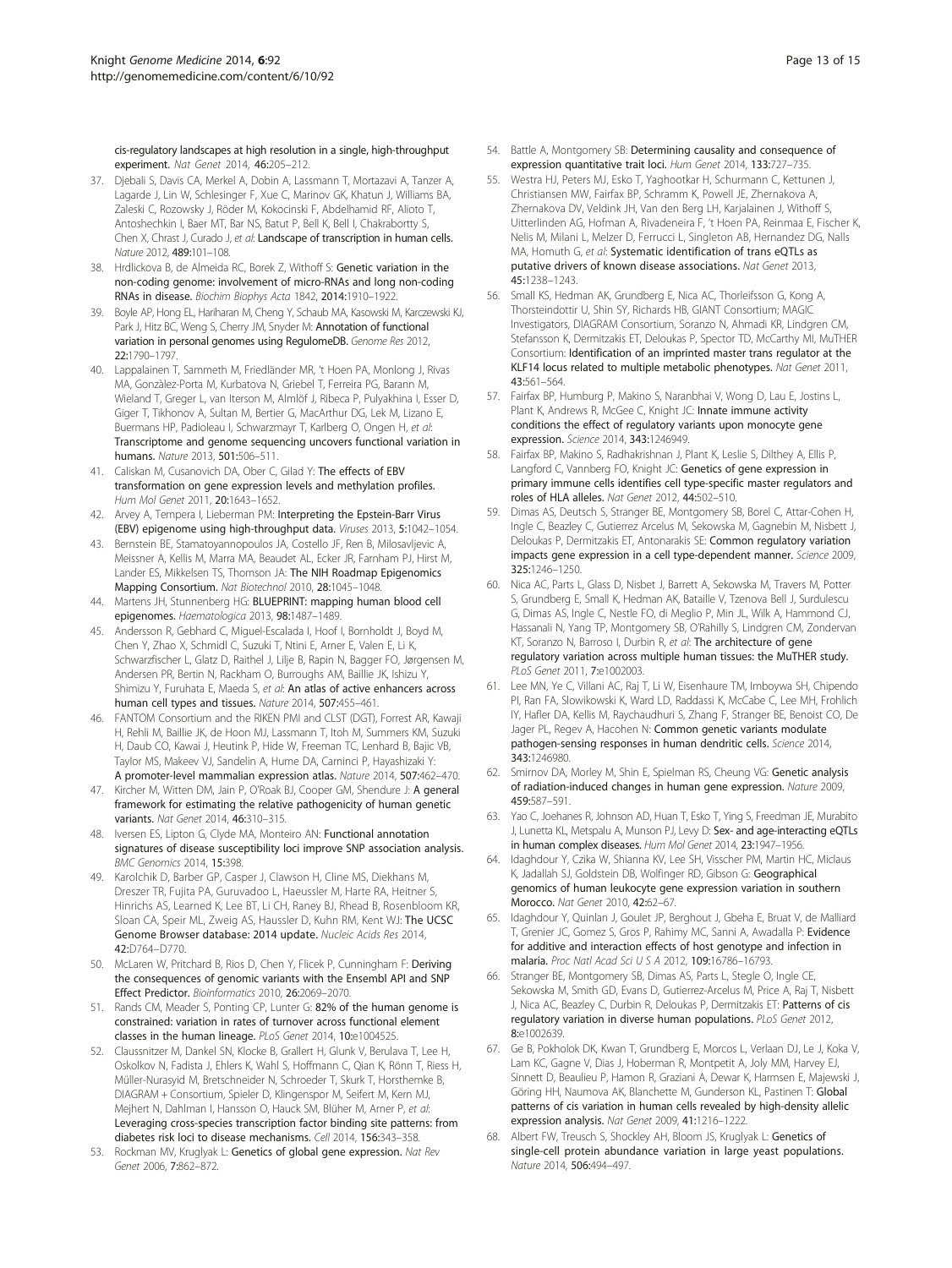- <span id="page-13-0"></span>69. Lourdusamy A, Newhouse S, Lunnon K, Proitsi P, Powell J, Hodges A, Nelson SK, Stewart A, Williams S, Kloszewska I, Mecocci P, Soininen H, Tsolaki M, Vellas B, Lovestone S, AddNeuroMed Consortium, Dobson R, Alzheimer's Disease Neuroimaging Initiative: Identification of cis-regulatory variation influencing protein abundance levels in human plasma. Hum Mol Genet 2012, 21:3719–3726.
- 70. Stark AL, Hause RJ Jr, Gorsic LK, Antao NN, Wong SS, Chung SH, Gill DF, Im HK, Myers JL, White KP, Jones RB, Dolan ME: Protein quantitative trait loci identify novel candidates modulating cellular response to chemotherapy. PLoS Genet 2014, 10:e1004192.
- 71. Horvatovich P, Franke L, Bischoff R: Proteomic studies related to genetic determinants of variability in protein concentrations. J Proteome Res 2014, 13:5–14.
- 72. Stergachis AB, Haugen E, Shafer A, Fu W, Vernot B, Reynolds A, Raubitschek A, Ziegler S, LeProust EM, Akey JM, Stamatoyannopoulos JA: Exonic transcription factor binding directs codon choice and affects protein evolution. Science 2013, 342:1367–1372.
- 73. Shin SY, Fauman EB, Petersen AK, Krumsiek J, Santos R, Huang J, Arnold M, Erte I, Forgetta V, Yang TP, Walter K, Menni C, Chen L, Vasquez L, Valdes AM, Hyde CL, Wang V, Ziemek D, Roberts P, Xi L, Grundberg E, Consortium MTHER(MTHER), Waldenberger M, Richards JB, Mohney RP, Milburn MV, John SL, Trimmer J, Theis FJ, Overington JP, et al: An atlas of genetic influences on human blood metabolites. Nat Genet 2014, 46:543–550.
- 74. Smith GD, Ebrahim S: 'Mendelian randomization': can genetic epidemiology contribute to understanding environmental determinants of disease? Int J Epidemiol 2003, 32:1–22.
- 75. Gutierrez-Arcelus M, Lappalainen T, Montgomery SB, Buil A, Ongen H, Yurovsky A, Bryois J, Giger T, Romano L, Planchon A, Falconnet E, Bielser D, Gagnebin M, Padioleau I, Borel C, Letourneau A, Makrythanasis P, Guipponi M, Gehrig C, Antonarakis SE, Dermitzakis ET: Passive and active DNA methylation and the interplay with genetic variation in gene regulation. Elife 2013, 2:e00523.
- 76. Gibbs JR, van der Brug MP, Hernandez DG, Traynor BJ, Nalls MA, Lai SL, Arepalli S, Dillman A, Rafferty IP, Troncoso J, Johnson R, Zielke HR, Ferrucci L, Longo DL, Cookson MR, Singleton AB: Abundant quantitative trait loci exist for DNA methylation and gene expression in human brain. PLoS Genet 2010, 6:e1000952.
- 77. Banovich NE, Lan X, McVicker G, van de Geijn B, Degner JF, Blischak JD, Roux J, Pritchard JK, Gilad Y: Methylation QTLs are associated with coordinated changes in transcription factor binding, histone modifications, and gene expression levels. PLoS Genet 2014, 10:e1004663.
- 78. Yan H, Yuan W, Velculescu VE, Vogelstein B, Kinzler KW: Allelic variation in human gene expression. Science 2002, 297:1143.
- 79. Knight JC, Keating BJ, Rockett KA, Kwiatkowski DP: In vivo characterization of regulatory polymorphisms by allele-specific quantification of RNA polymerase loading. Nat Genet 2003, 33:469–475.
- 80. Knight JC: Allele-specific gene expression uncovered. Trends Genet 2004, 20:113–116.
- 81. Battle A, Mostafavi S, Zhu X, Potash JB, Weissman MM, McCormick C, Haudenschild CD, Beckman KB, Shi J, Mei R, Urban AE, Montgomery SB, Levinson DF, Koller D: Characterizing the genetic basis of transcriptome diversity through RNA-sequencing of 922 individuals. Genome Res 2014, 24:14–24.
- 82. Kasowski M, Grubert F, Heffelfinger C, Hariharan M, Asabere A, Waszak SM, Habegger L, Rozowsky J, Shi M, Urban AE, Hong MY, Karczewski KJ, Huber W, Weissman SM, Gerstein MB, Korbel JO, Snyder M: Variation in transcription factor binding among humans. Science 2010, 328:232–235.
- 83. Stormo GD: Modeling the specificity of protein-DNA interactions. Cold Spring Harb Symp Quant Biol 2013, 1:115–130.
- 84. Mathelier A, Wasserman WW: The next generation of transcription factor binding site prediction. PLoS Comput Biol 2013, 9:e1003214.
- 85. Knight JC, Keating BJ, Kwiatkowski DP: Allele-specific repression of lymphotoxin-alpha by activated B cell factor-1. Nat Genet 2004, 36:394–399.
- 86. Zeron-Medina J, Wang X, Repapi E, Campbell MR, Su D, Castro-Giner F, Davies B, Peterse EF, Sacilotto N, Walker GJ, Terzian T, Tomlinson IP, Box NF, Meinshausen N, De Val S, Bell DA, Bond GL: A polymorphic p53 response element in KIT ligand influences cancer risk and has undergone natural selection. Cell 2013, 155:410–422.
- 87. Hemani G, Shakhbazov K, Westra HJ, Esko T, Henders AK, McRae AF, Yang J, Gibson G, Martin NG, Metspalu A, Franke L, Montgomery GW, Visscher PM, Powell JE: Detection and replication of epistasis influencing transcription in humans. Nature 2014, 508:249–253.
- 88. Brown AA, Buil A, Vinuela A, Lappalainen T, Zheng HF, Richards JB, Small KS, Spector TD, Dermitzakis ET, Durbin R: Genetic interactions affecting human gene expression identified by variance association mapping. Elife 2014, 3:e01381.
- 89. Moscou MJ, Bogdanove AJ: A simple cipher governs DNA recognition by TAL effectors. Science 2009, 326:1501.
- 90. Cong L, Ran FA, Cox D, Lin S, Barretto R, Habib N, Hsu PD, Wu X, Jiang W, Marraffini LA, Zhang F: Multiplex genome engineering using CRISPR/Cas systems. Science 2013, 339:819–823.
- 91. Mali P, Yang L, Esvelt KM, Aach J, Guell M, DiCarlo JE, Norville JE, Church GM: RNA-guided human genome engineering via Cas9. Science 2013, 339:823–826.
- 92. Shen B, Zhang W, Zhang J, Zhou J, Wang J, Chen L, Wang L, Hodgkins A, Iyer V, Huang X, Skarnes WC: Efficient genome modification by CRISPR-Cas9 nickase with minimal off-target effects. Nat Methods 2014, 11:399–402.
- 93. Jinek M, Chylinski K, Fonfara I, Hauer M, Doudna JA, Charpentier E: A programmable dual-RNA-guided DNA endonuclease in adaptive bacterial immunity. Science 2012, 337:816–821.
- 94. Shalem O, Sanjana NE, Hartenian E, Shi X, Scott DA, Mikkelsen TS, Heckl D, Ebert BL, Root DE, Doench JG, Zhang F: Genome-scale CRISPR-Cas9 knockout screening in human cells. Science 2014, 343:84–87.
- 95. Wang T, Wei JJ, Sabatini DM, Lander ES: Genetic screens in human cells using the CRISPR-Cas9 system. Science 2014, 343:80–84.
- 96. Fugger L, McVean G, Bell JI: Genomewide association studies and common disease - realizing clinical utility. N Engl J Med 2012, 367:2370–2371.
- 97. Sanseau P, Agarwal P, Barnes MR, Pastinen T, Richards JB, Cardon LR, Mooser V: Use of genome-wide association studies for drug repositioning. Nat Biotechnol 2012, 30:317–320.
- 98. Hawkins RD, Hon GC, Ren B: Next-generation genomics: an integrative approach. Nat Rev Genet 2010, 11:476–486.
- 99. Trynka G, Sandor C, Han B, Xu H, Stranger BE, Liu XS, Raychaudhuri S: Chromatin marks identify critical cell types for fine mapping complex trait variants. Nat Genet 2013, 45:124–130.
- 100. Musunuru K, Strong A, Frank-Kamenetsky M, Lee NE, Ahfeldt T, Sachs KV, Li X, Li H, Kuperwasser N, Ruda VM, Pirruccello JP, Muchmore B, Prokunina-Olsson L, Hall JL, Schadt EE, Morales CR, Lund-Katz S, Phillips MC, Wong J, Cantley W, Racie T, Ejebe KG, Orho-Melander M, Melander O, Koteliansky V, Fitzgerald K, Krauss RM, Cowan CA, Kathiresan S, Rader DJ: From noncoding variant to phenotype via SORT1 at the 1p13 cholesterol locus. Nature 2010, 466:714–719.
- 101. Teslovich TM, Musunuru K, Smith AV, Edmondson AC, Stylianou IM, Koseki M, Pirruccello JP, Ripatti S, Chasman DI, Willer CJ, Johansen CT, Fouchier SW, Isaacs A, Peloso GM, Barbalic M, Ricketts SL, Bis JC, Aulchenko YS, Thorleifsson G, Feitosa MF, Chambers J, Orho-Melander M, Melander O, Johnson T, Li X, Guo X, Li M, Shin Cho Y, Jin Go M, Jin Kim Y, et al: Biological, clinical and population relevance of 95 loci for blood lipids. Nature 2010, 466:707–713.
- 102. Smemo S, Tena JJ, Kim KH, Gamazon ER, Sakabe NJ, Gómez-Marín C, Aneas I, Credidio FL, Sobreira DR, Wasserman NF, Lee JH, Puviindran V, Tam D, Shen M, Son JE, Vakili NA, Sung HK, Naranjo S, Acemel RD, Manzanares M, Nagy A, Cox NJ, Hui CC, Gomez-Skarmeta JL, Nóbrega MA: Obesity-associated variants within FTO form long-range functional connections with IRX3. Nature 2014, 507:371–375.
- 103. Dina C, Meyre D, Gallina S, Durand E, Korner A, Jacobson P, Carlsson LM, Kiess W, Vatin V, Lecoeur C, Delplanque J, Vaillant E, Pattou F, Ruiz J, Weill J, Levy-Marchal C, Horber F, Potoczna N, Hercberg S, Le Stunff C, Bougnères P, Kovacs P, Marre M, Balkau B, Cauchi S, Chèvre JC, Froguel P: Variation in FTO contributes to childhood obesity and severe adult obesity. Nat Genet 2007, 39:724–726.
- 104. Frayling TM, Timpson NJ, Weedon MN, Zeggini E, Freathy RM, Lindgren CM, Perry JR, Elliott KS, Lango H, Rayner NW, Shields B, Harries LW, Barrett JC, Ellard S, Groves CJ, Knight B, Patch AM, Ness AR, Ebrahim S, Lawlor DA, Ring SM, Ben-Shlomo Y, Jarvelin MR, Sovio U, Bennett AJ, Melzer D, Ferrucci L, Loos RJ, Barroso J, Wareham NJ, et al: A common variant in the FTO gene is associated with body mass index and predisposes to childhood and adult obesity. Science 2007, 316:889–894.
- 105. Scuteri A, Sanna S, Chen WM, Uda M, Albai G, Strait J, Najjar S, Nagaraja R, Orru M, Usala G, Dei M, Lai S, Maschio A, Busonero F, Mulas A, Ehret GB, Fink AA, Weder AB, Cooper RS, Galan P, Chakravarti A, Schlessinger D, Cao A, Lakatta E, Abecasis GR: Genome-wide association scan shows genetic variants in the FTO gene are associated with obesity-related traits. PLoS Genet 2007, 3:e115.